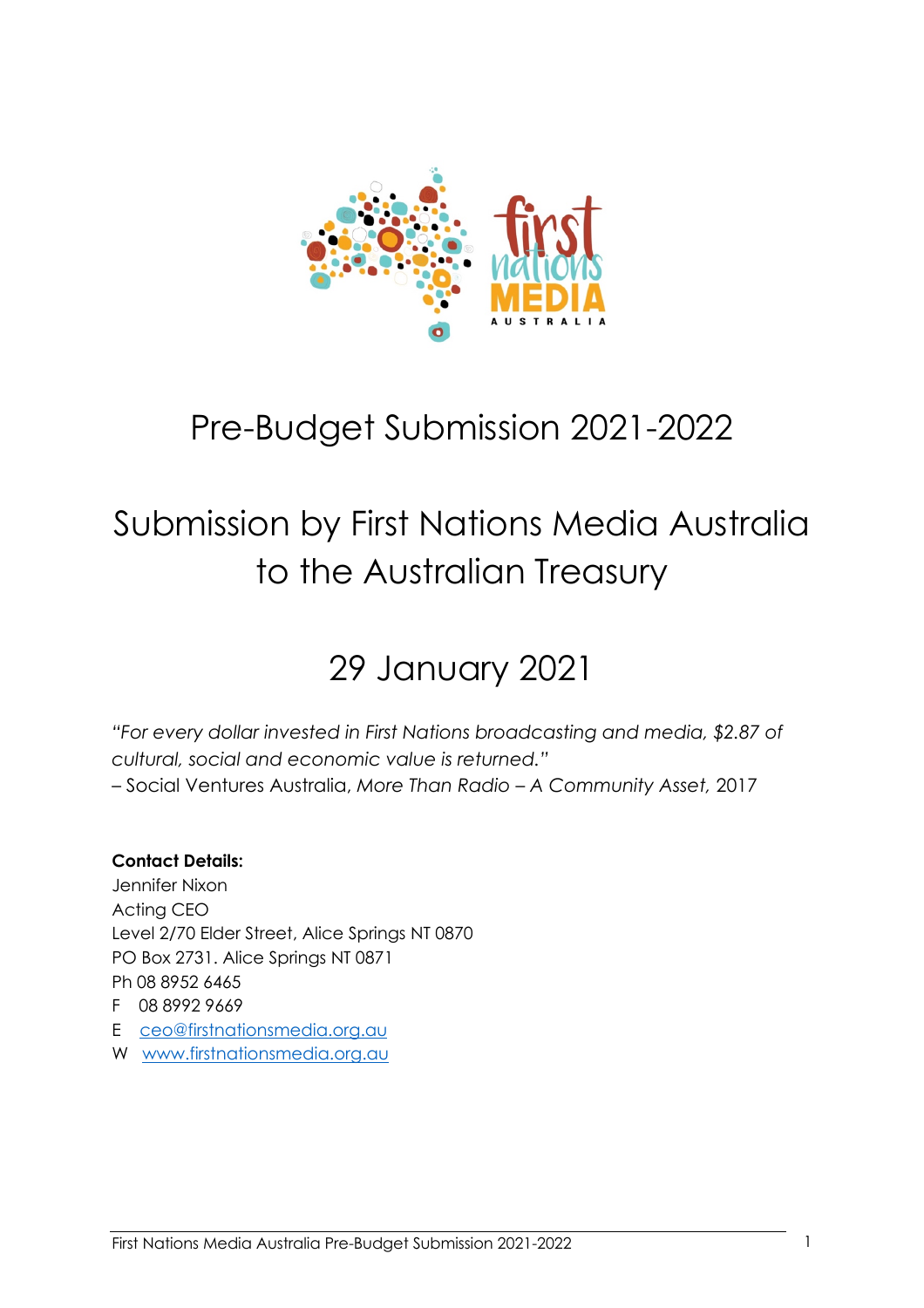# **Table of Contents**

| 1. |  |
|----|--|
|    |  |
|    |  |
|    |  |
|    |  |
| 2. |  |
|    |  |
|    |  |
|    |  |
| 3. |  |
|    |  |
| 4. |  |
|    |  |
|    |  |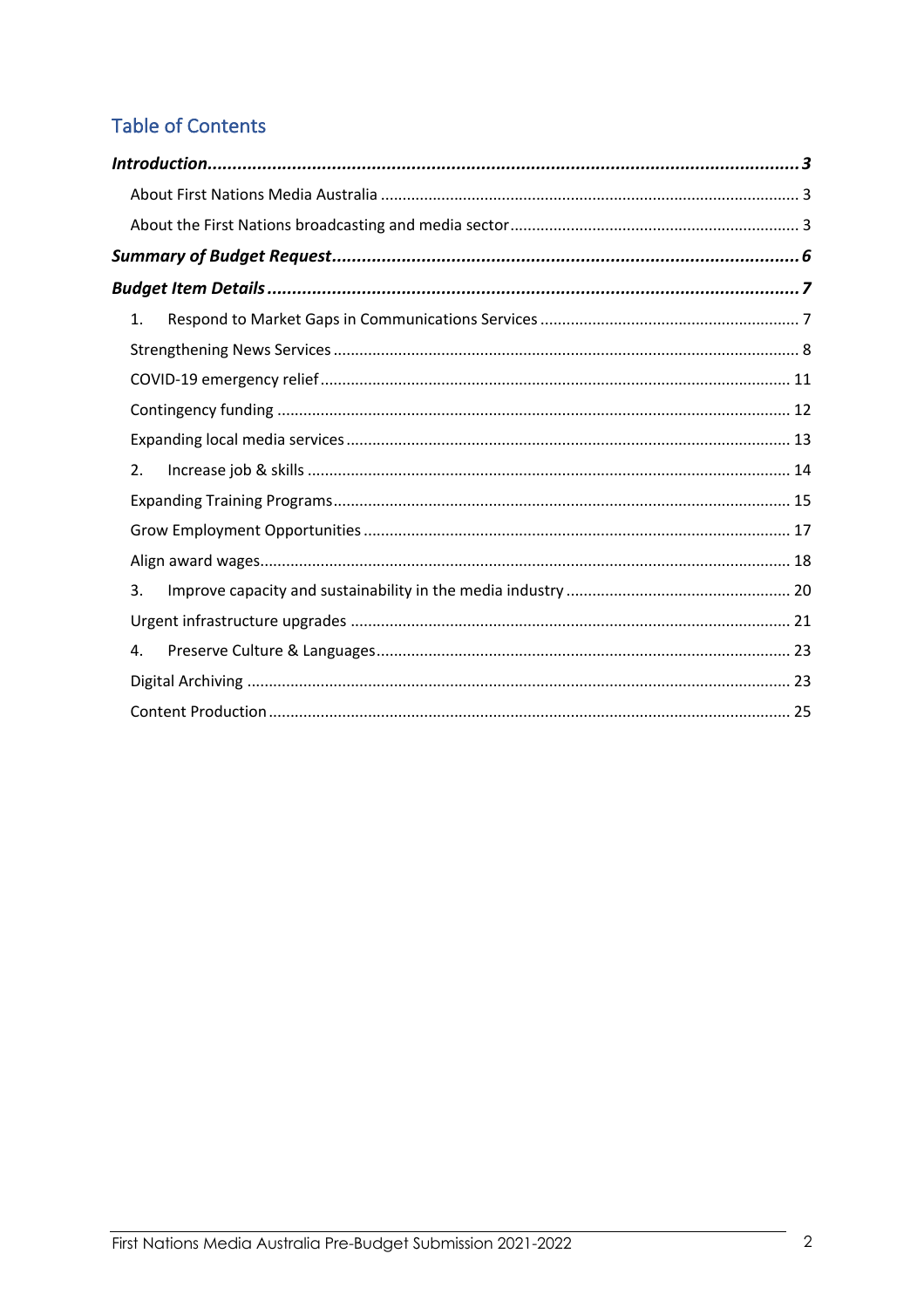# Introduction

#### About First Nations Media Australia

First Nations Media Australia (FNMA) is the peak body for Indigenous media and First Nations Media Australia is the peak body for Indigenous media and communications. FNMA supports and amplifies the First Nations media sector and its objectives. Our purpose is empowering Australia's First Nations people through our culturally connected media industry. Our activities include resource and policy development, skills development, networking events and meetings, content-sharing, promotion, regular communications, annual awards, research activities and representation. As part of its industry leadership role, FNMA seeks to ensure First Nations communities have access to information required to make informed decisions. The crossover of infrastructure, digital literacy and access to information between telecommunications and media is significant. Therefore, First Nations Media Australia advocates for the digital inclusion and connectivity needs of all Aboriginal and Torres Strait Islander people.

As at January 2021 our membership includes 64 organisations and 163 individuals working in or alongside the industry as broadcasters, freelance journalists, photographers, filmmakers and allies.

## About the First Nations broadcasting and media sector

First Nations broadcasters are not-for-profit community organisations providing a primary and essential service to their communities. The sector is based in local communities and employs local people as broadcasters and media producers. It is a local and trusted voice, attracting listeners who want to hear about their own communities, in their own language, sharing positive Indigenous stories.1 Social Ventures Australia found that strengthening First Nations broadcasting strengthens community through communication, culture and employment. For this reason, First Nations broadcasting returns an average \$2.87 in social outcomes for every \$1 invested, with many organisations returning a rate much higher than this nearly 3:1 average ratio.2 The communications sector provides enabling services to support opportunities and outcomes in service sectors, such as health and education, and promotes inclusiveness and participation.3

A strong First Nations owned media industry enables Aboriginal and Torres Strait Islander people to **access to relevant news, information services and emergency** 

 $1$  ibid.

<sup>2</sup> Social Ventures Australia, *More Than Radio – a community asset: Social Return on Investment Analyses of Indigenous* 

*Broadcasting Services*, 2017<br><sup>3</sup> Department of Communications and the Arts, *The Communications Sector: recent trends and developments*, Bureau of Communications Research, Commonwealth Government, Canberra, October 2016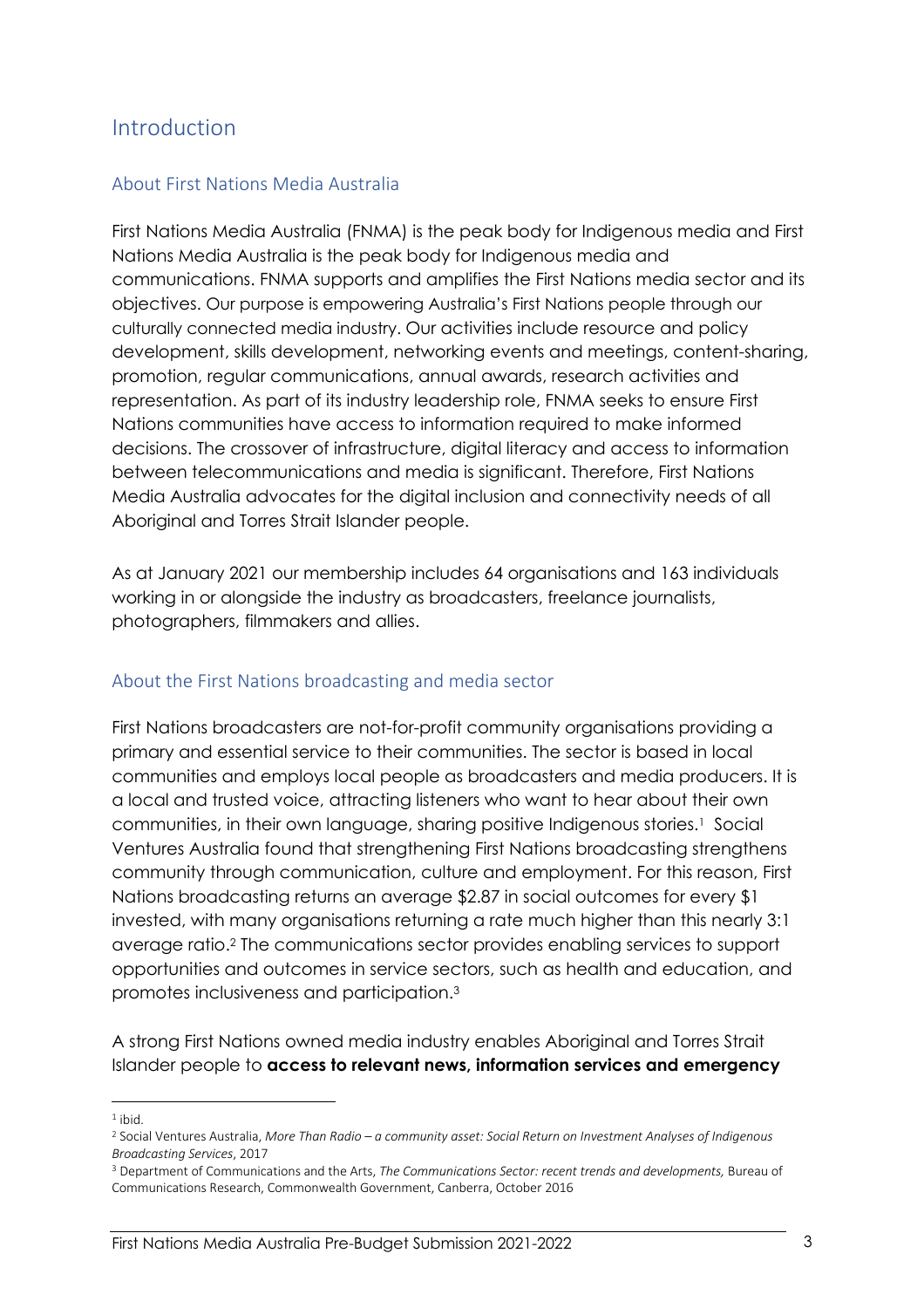## **warnings and to actively participate in the appropriate delivery of media and**

**information services** for their communities. In the remote context, First Nations media is the most reliable and ubiquitous radio and media service available to audiences. The sector reaches significant audience share with 91% of people in remote Indigenous communities being regular listeners to radio services and watching ICTV at least once per month.4

First Nations channels offer a wide range of programming, including news and current affairs reporting from a First Nations perspective, in over 25 languages nationally through the following formats:

#### **Radio**

The First Nations radio sector comprises 28 urban and regional radio services, 8 remote media organisations servicing 138 remote communities. These radio services are community-owned, not-for-profit organisations who collectively reach around 320,000 First Nations people, including around 100,000 very hard to reach people in remote Indigenous communities, or approximately 48% of the First Nations population. They broadcast live shows, plus interviews, radio documentaries, news, emergency information, community events, government and other messaging within community broadcasting guidelines through these platforms:

- o 157 stations broadcasting on FM
- o 4 stations broadcasting on AM
- o 13 broadcasting via VAST satellite, in addition to FM services.
- o 5 metropolitan services broadcasting via DAB+, in addition to FM services in Sydney, Melbourne, Perth, Brisbane and Darwin.
- o Almost all offer online streaming via a dedicated station website.
- o Many offer on-demand content either through the station's own website, or Soundcloud or podcast sites.
- o 26 stations can be streamed via the indigiTUBE website and app. Some stations also have their own application or use the TuneIn or iHeartRadio apps to reach audiences.

#### **Screen**

First Nations media workers produce cultural and language-based content for broadcast & online distribution. Television distribution is primarily through a regional satellite television service reaching 240,000 remote households (ICTV) and a free to air national TV service (NITV), as well as local TV services (Goolarri TV at Broome, Larrakia TV at Darwin).

#### **Print & Online**

In addition, the sector publishes print media including Koori Mail and the National Indigenous Times, online news sites such as IndigenousX, The industry has a strong

<sup>4</sup> McNair yellowSquares, *Indigenous Communications and Media Survey,* 2016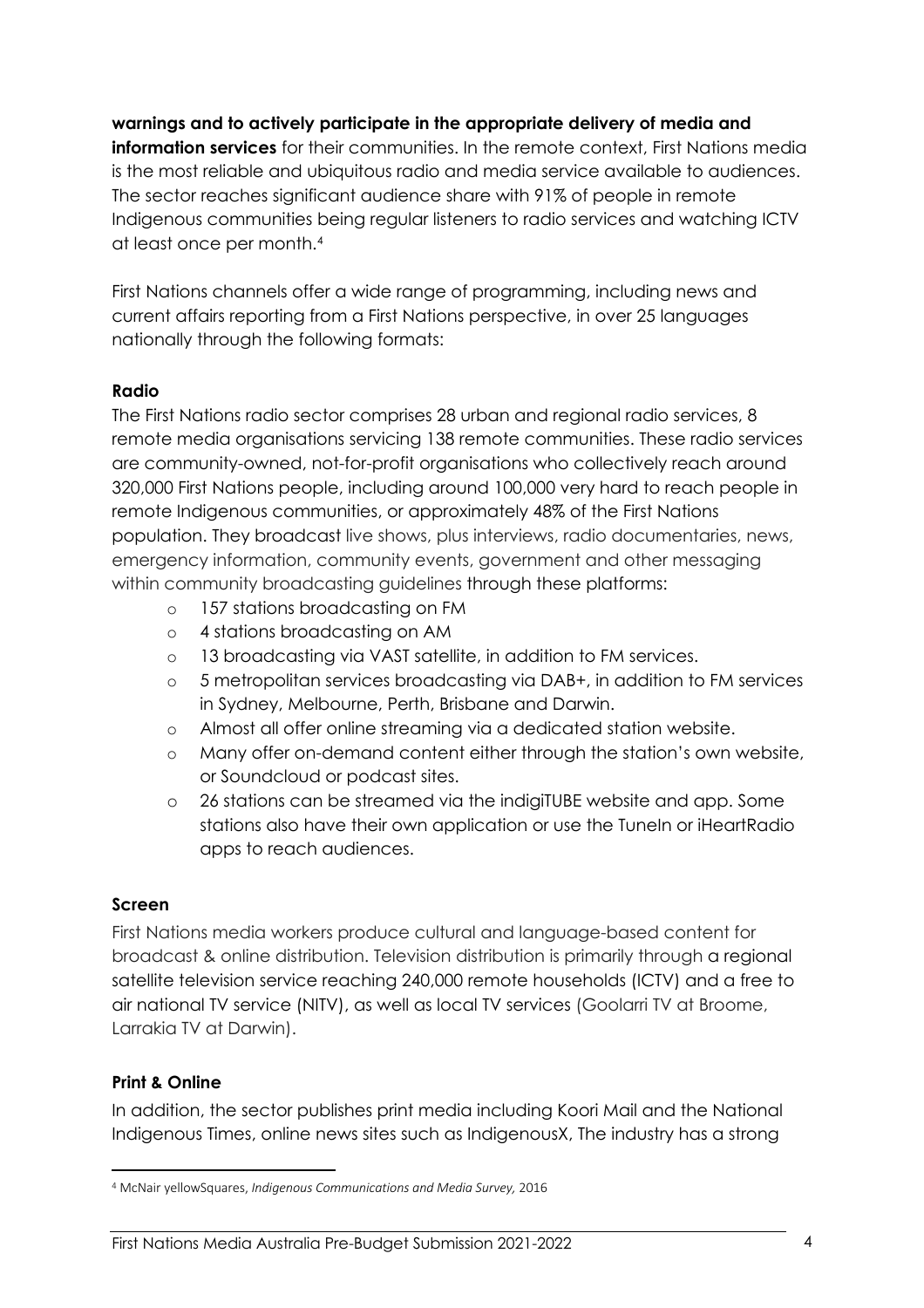web presence with First Nations broadcasters publishing content on social media daily. Plus indigiTUBE, a dedicated online platform showcasing aggregated content complimented by an app, each of which streams 25 radio services.

First Nations broadcasting and media provide a voice for their communities. They are uniquely placed to hear and share communities' strengths, priorities and concerns. In providing news and information to a community, they provide the community with the information they need. 5

<sup>5</sup> https://www.irca.net.au/about/social-value-study-2017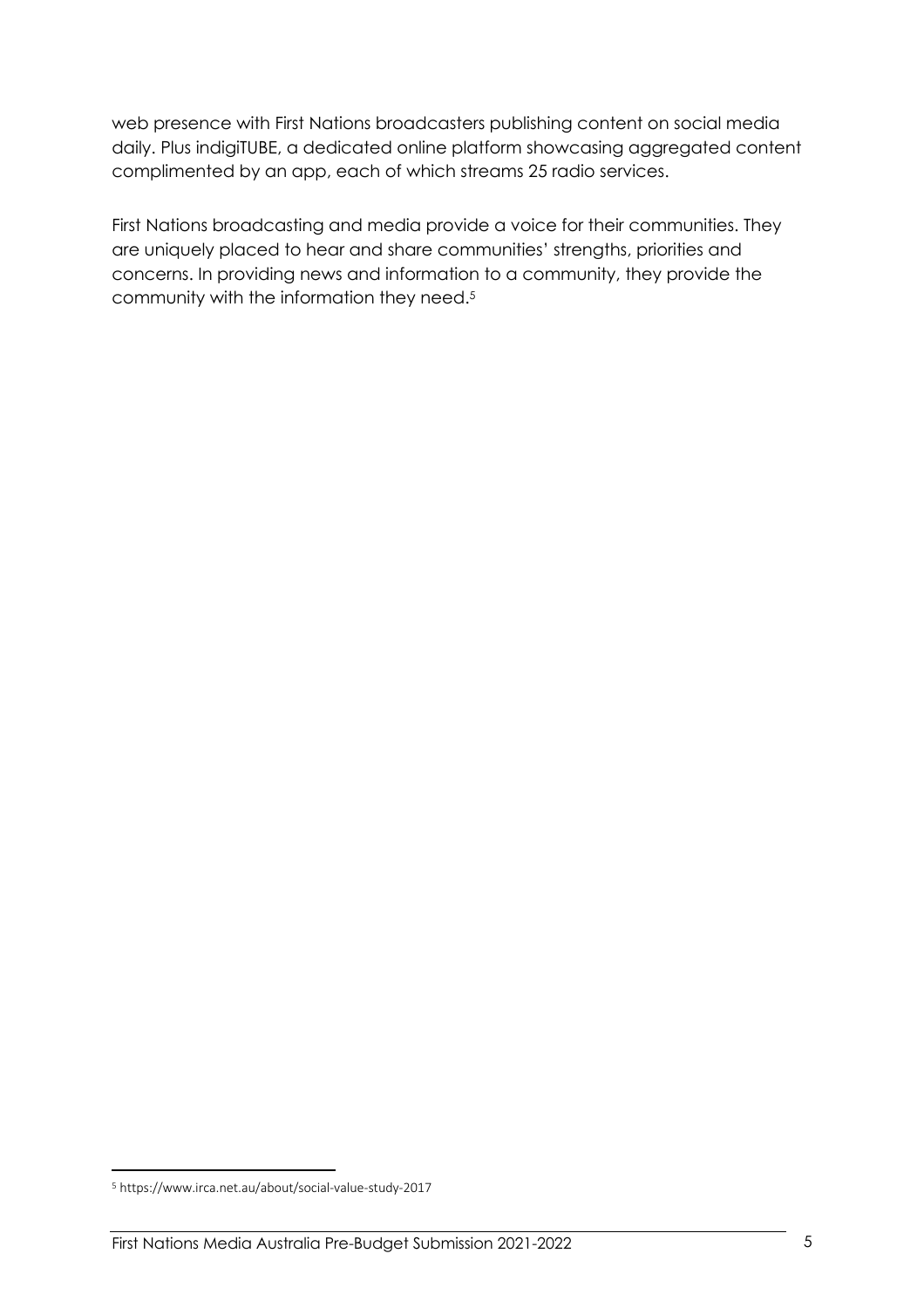# Summary of Budget Request

This budget submission seeks funds to grow the sector's capacity to serve our audiences, grow our audiences, deliver excellent social return on investment outcomes and increase financial sustainability.

On behalf of the First Nations media sector, First Nations Media Australia requests that the Commonwealth support the sector's objectives to:

- 1. Respond to market gaps in communication services
- 2. Increase jobs and skills
- 3. Improve the capacity and sustainability of our industry
- 4. Preserve culture and language

|                | <b>Respond to market gaps</b>                |                              |
|----------------|----------------------------------------------|------------------------------|
|                | Strengthen news services                     | \$1m per annum               |
|                | COVID-19 emergency financial relief          | \$4.3m                       |
|                | Contingency funding for extreme events       | \$0.5m per annum             |
|                | Expanding local media services               | \$3m per annum               |
| $\overline{2}$ | Increase jobs & skills                       |                              |
|                | Expanding training programs                  | \$1.3m per annum             |
|                | Grow employment opportunities                | \$4.4m per annum             |
|                | Align Award wages                            | \$2.2m per annum             |
| 3              | Improve sustainability in the media industry | \$8m per annum               |
|                | Urgent infrastructure upgrades               | \$2m                         |
| 4              | Preserve culture & languages                 |                              |
|                | Digital archiving                            | \$2.5m per annum for 3 years |
|                | Content production                           | \$2m per annum               |
|                |                                              |                              |
|                | <b>TOTAL BUDGET REQUEST:</b>                 |                              |
|                | 2021-22                                      | \$31.2m                      |
|                | 2022-23                                      | \$24.9m                      |
|                | 2023-24                                      | \$24.9m                      |
|                | 2024-25                                      | \$24.9m                      |
|                | 2025-ongoing                                 | \$22.4m                      |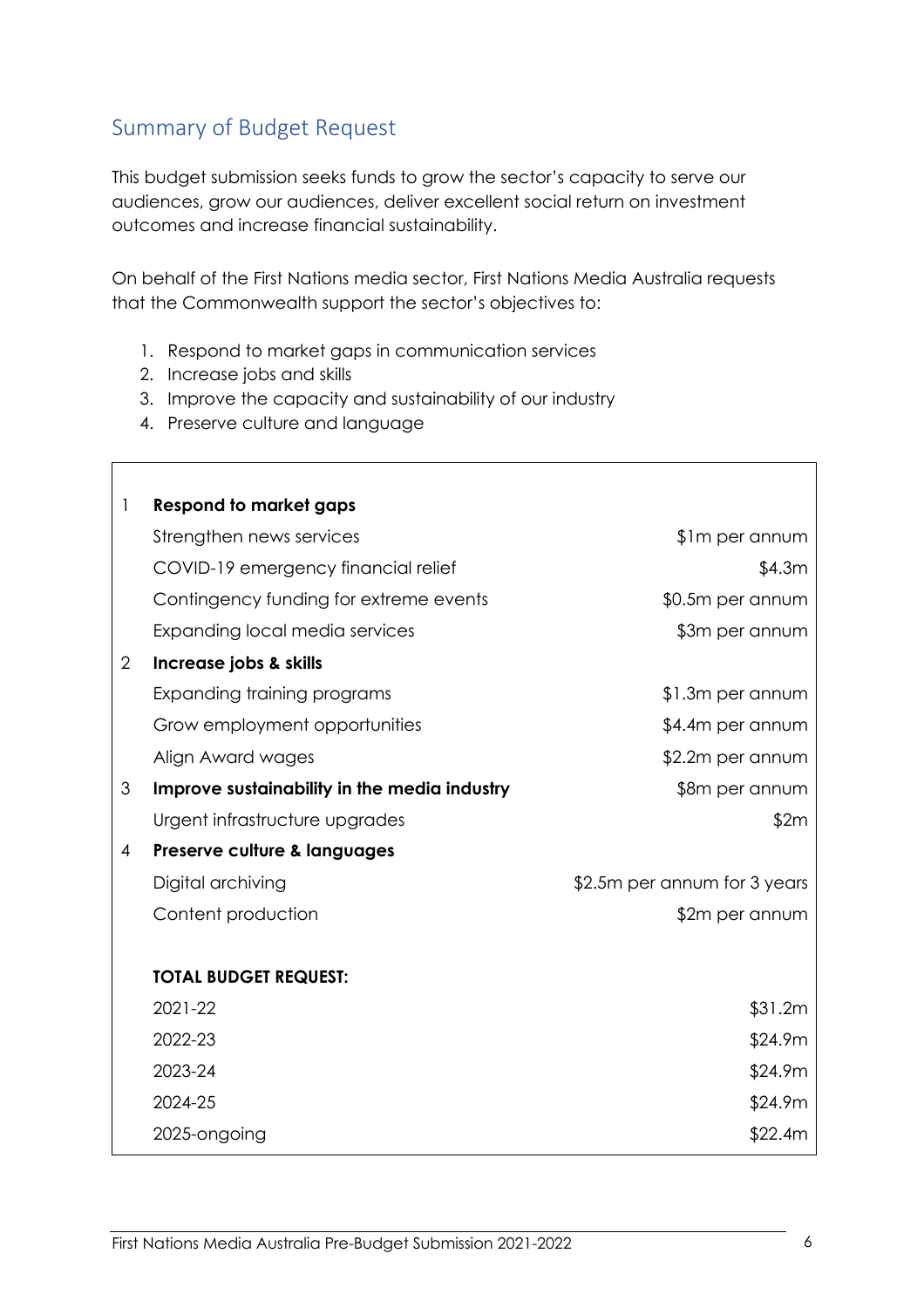# Budget Item Details

# 1. Respond to Market Gaps in Communications Services

The role that First Nations media organisations perform in the delivery of essential information cannot be overestimated. Aboriginal and Torres Strait Islander broadcasters translate and relay key information in languages that are accessible to communities around the country every day.

First Nations media organisations address a market gap through providing essential information to many remote communities not serviced by any other form of media. This includes the dissemination of vital emergency, health and government information. In 82 regions across the country, First Nations radio is the only radio service available. In a further 16 locations, First Nations radio is the only local service available, in addition to ABC services retransmitted from other regions. Indigenous Australians have relatively low digital inclusion and it has not improved in recent years. The digital inclusion gap between Indigenous Australians and other Australians is evident across access, affordability and digital ability considerations. In 2020, the Australian Digital Inclusion Index score for Indigenous Australians is 55.1, a total 7.9 points below the national average with affordability being a key barrier.6

More than 2.5 million Australians remain offline.7 This includes 24.7% of Indigenous Australian households who do not access the internet from home, compared with the national average of 14.7%. Levels of home internet access for Indigenous Australian households diminish further with remoteness, with up to 45.2% of households in remote and very remote locations unable to access the internet<sup>8</sup>. In this context, First Nations media is the primary information source for both Indigenous and non-Indigenous audiences in many remote communities.

First Nations media exists due to the failure of mainstream media to adequately reflect Aboriginal and Torres Strait Islander people in news and public discourse. First Nations communities were first granted community broadcast licenses in the 1970s and 1980s as a policy response to the lack of opportunity for Aboriginal and Torres Strait Islander people to have their voices heard in media outlets.

This imbalance in participation in the media still permeates Australia's media landscape today. First Nations broadcasting and media has a vital role in providing balanced and culturally appropriate reporting in order to promote awareness and understanding among non-Indigenous Australians, participate in the truth-telling

<sup>6</sup> Roy Morgan, Centre for Social Impact – Swinburne University & RMIT University, *Measuring Australia's Digital Divide – The Australian Digital Inclusion Index 2020,* Telstra, November 2020.

<sup>7</sup> Roy Morgan, Centre for Social Impact – Swinburne University & RMIT University, *Measuring Australia's Digital Divide – The Australian Digital Inclusion Index 2020,* Telstra, November 2020. 8 Australian Bureau of Statistics, Census of Population and Housing 2016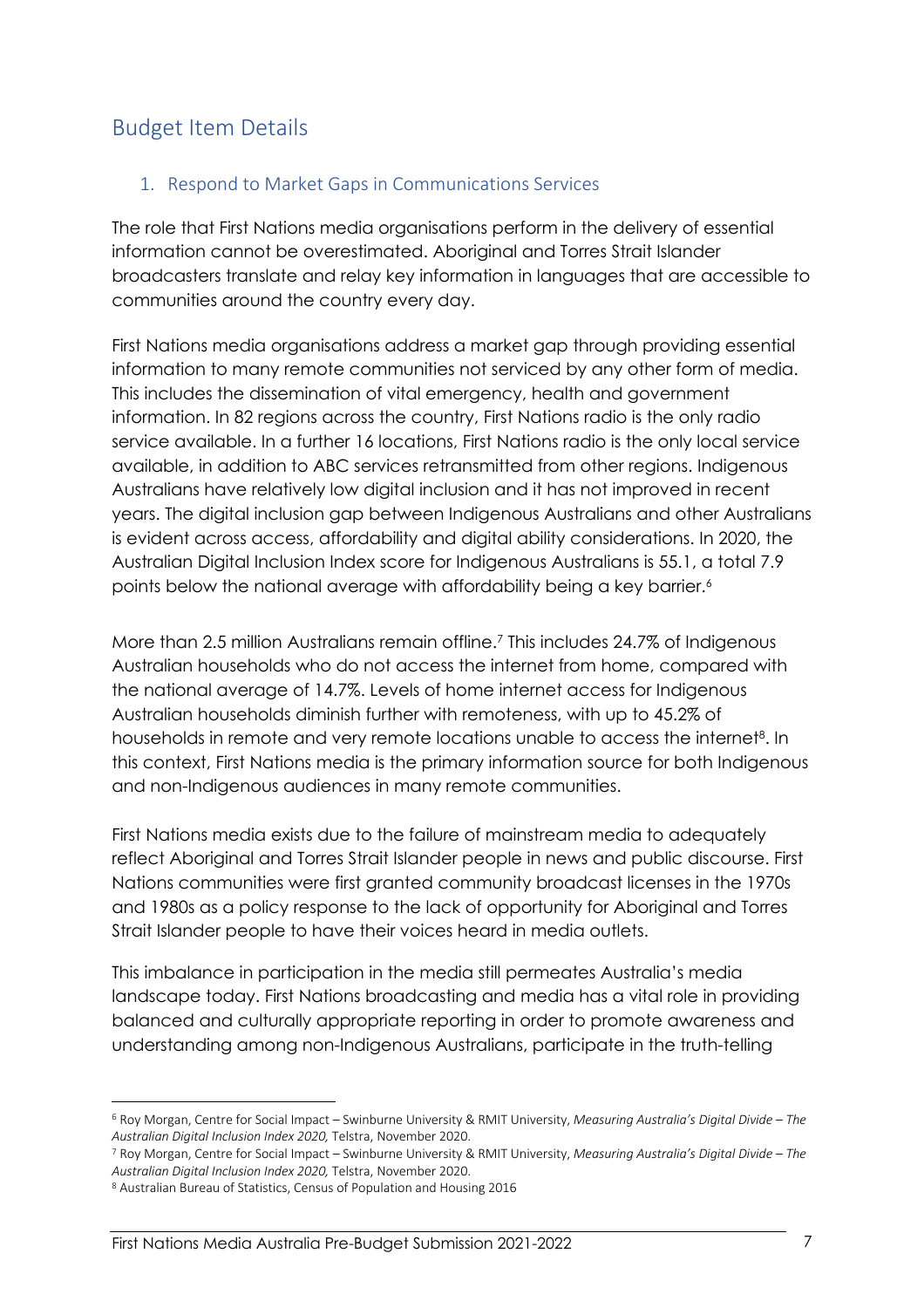process, encourage participation in democratic processes and promote reconciliation. First Nations news reporting is public interest journalism.

In 2021-22, the First Nations media sector requests funding to enable adequate responses to:

- the retraction of public interest journalism;
- increasing requirements for public health messaging, in particular relating to the COVID-19 pandemic;
- localized responses to increasing extreme weather events (fires, floods, cyclones); and
- First Nations contributions to national events such as the upcoming Census 2021and consultations on an Indigenous Voice.

#### Strengthening News Services

First Nations media organisations are the primary providers of First Nations news and current affairs to their communities and are the key providers of mainstream news and current affairs to their communities in forms that are appropriate and relevant. First Nations media is the preferred channel for receiving news and government messaging as it transgresses language and cultural barriers to connect with Aboriginal and Torres Strait Islander audiences in a way that resonates in their local setting. No other media outlet provides news services in Indigenous languages.

Meanwhile, 32 per cent of the general community cites the media as their main source of information about Aboriginal and Torres Strait Islander people.<sup>9</sup> Yet all too often the information reported is unbalanced in a negative way, misinformed and/or excludes First Nations perspectives. The Australian Press Council, with regards to its Advisory Guideline on Reporting of Race noted that, "*The Australian Press Council often receives complaints about the reporting of the race, colour, ethnicity and nationality of individuals or groups, and these raise important questions about the responsibility of the press in our multicultural society. … In the Council's view, in general, the press needs to show more sensitivity in reporting issues when minority groups are perceived in the community to be more "different" or when they are the subject of particular public debate*."10

Recent research undertaken by the ACMA shows a tendency for news consumers more generally to avoid news due to perceptions of news sources being depressing, over-dramatised, untrustworthy, irrelevant and/or repetitive.11 These are troubling findings from a community engagement perspective and highlights a need to counter this trend with the availability of more balanced and independent news sources.

<sup>9</sup> Ibid.

<sup>10</sup> Australia Press Council, *Guideline: Reporting of Race,* September 2001

<sup>11</sup> ACMA, *News in Australia: Diversity and Localism,* Australian Government, December 2020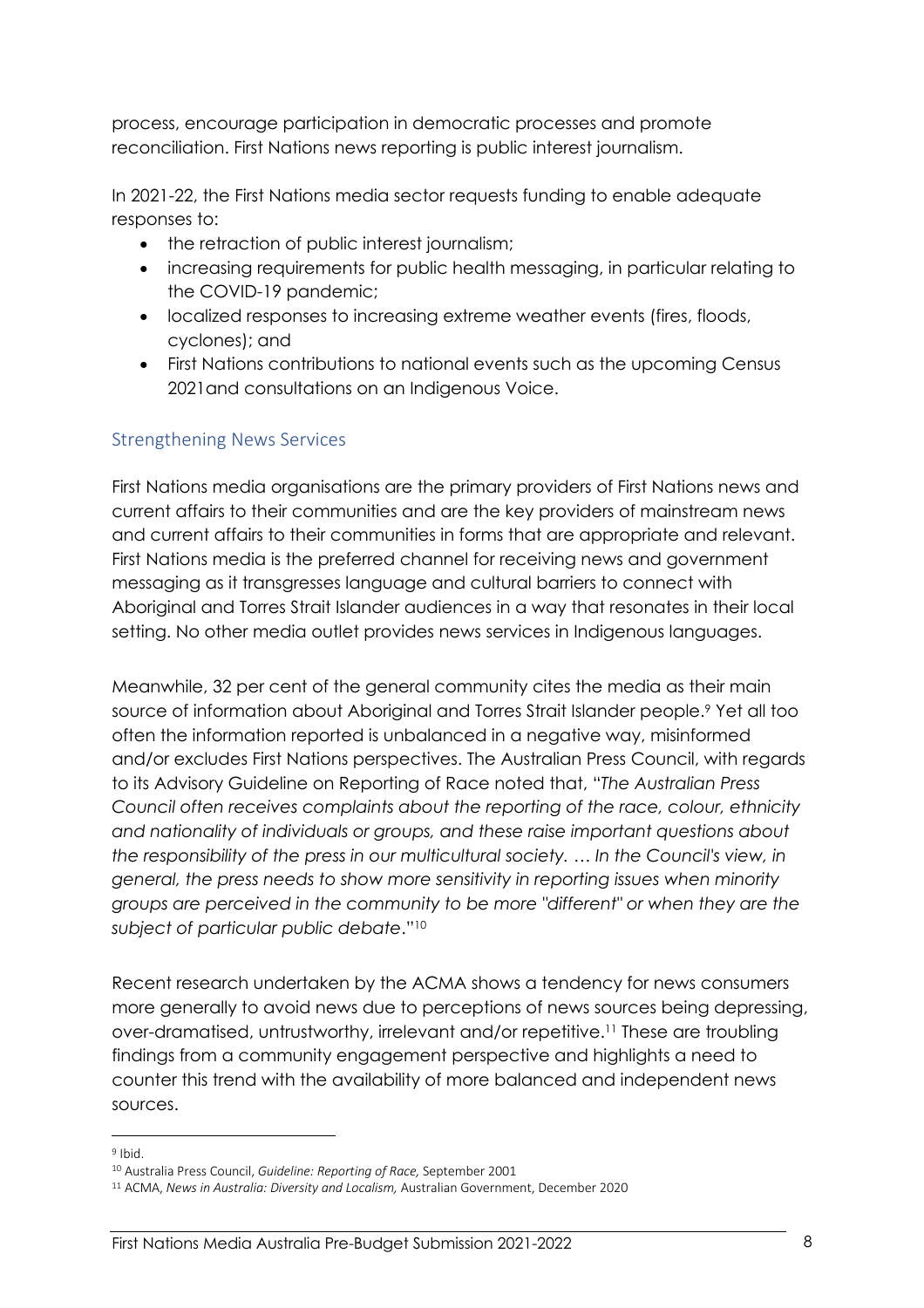First Nations media services counter the lack of balance in mainstream media outlets when reporting on matters relevant to Aboriginal and Torres Strait Islander people. While they do report challenges and negative stories, they also take pride in reporting successes and in doing so showcase examples of good news within First Nations communities. Seventy-seven per cent of surveyed listeners indicating their primary reason for listening to First Nations radio was to hear positive stories on Aboriginal and Torres Strait Islander people.12 The result is high levels of audience engagement.

The closure of over 157 newsrooms in the past 2 years<sup>13</sup> has made creating opportunities for regional journalism all the more important. While social media platforms can share information to known and adjacent networks, they do not attract the same audience consistency as radio and television media. First Nations journalists are increasingly well placed to fill this market gap and provide information of relevance to local communities alongside national headlines.

The reduction of localized news services in regional and remote Australia has been identified as a concern to Government. The First Nations media sector has needed to fill the gap in news and weather services for many remote and regional communities, as the ABC has scaled back its local news and weather coverage for these less populous areas over the past five years. First Nations Media Australia seeks to increase the news and current affairs capacity of First Nations broadcasters both to address this geographic deficit at a national level and to increase the diversity of news reported.

To achieve these aims, our sector has established a program to:

- Build regional journalism capacity and increase employment opportunities where other media outlets are withdrawing from regional areas;
- Address a market gap for regional and remote participation in our national news paradigm;
- Increase efficiencies in existing news services through collaboration;
- Provide opportunity for organisations to tailor news content as relevant to the region;
- Provide opportunity for Aboriginal and Torres Strait Islander reporters to access and share professionally produced content, including sovereign messages and issues at a national level;
- Provide accessible information for all audiences to engage with news, as told from a First Nations perspective; and

<sup>12</sup> McNair yellowSquares, *Indigenous Communications and Media Survey,* 2016,

https://www.firstnationsmedia.org.au/projects/indigenous-communications-and-media-survey-2016

<sup>&</sup>lt;sup>13</sup> Birch, Laura, Australian media closures spark fears important local stories will not be told, ABC, 21 May 2020

https://www.abc.net.au/news/2020-05-21/australian-community-media-closures-esperance-express-newspaper/12259734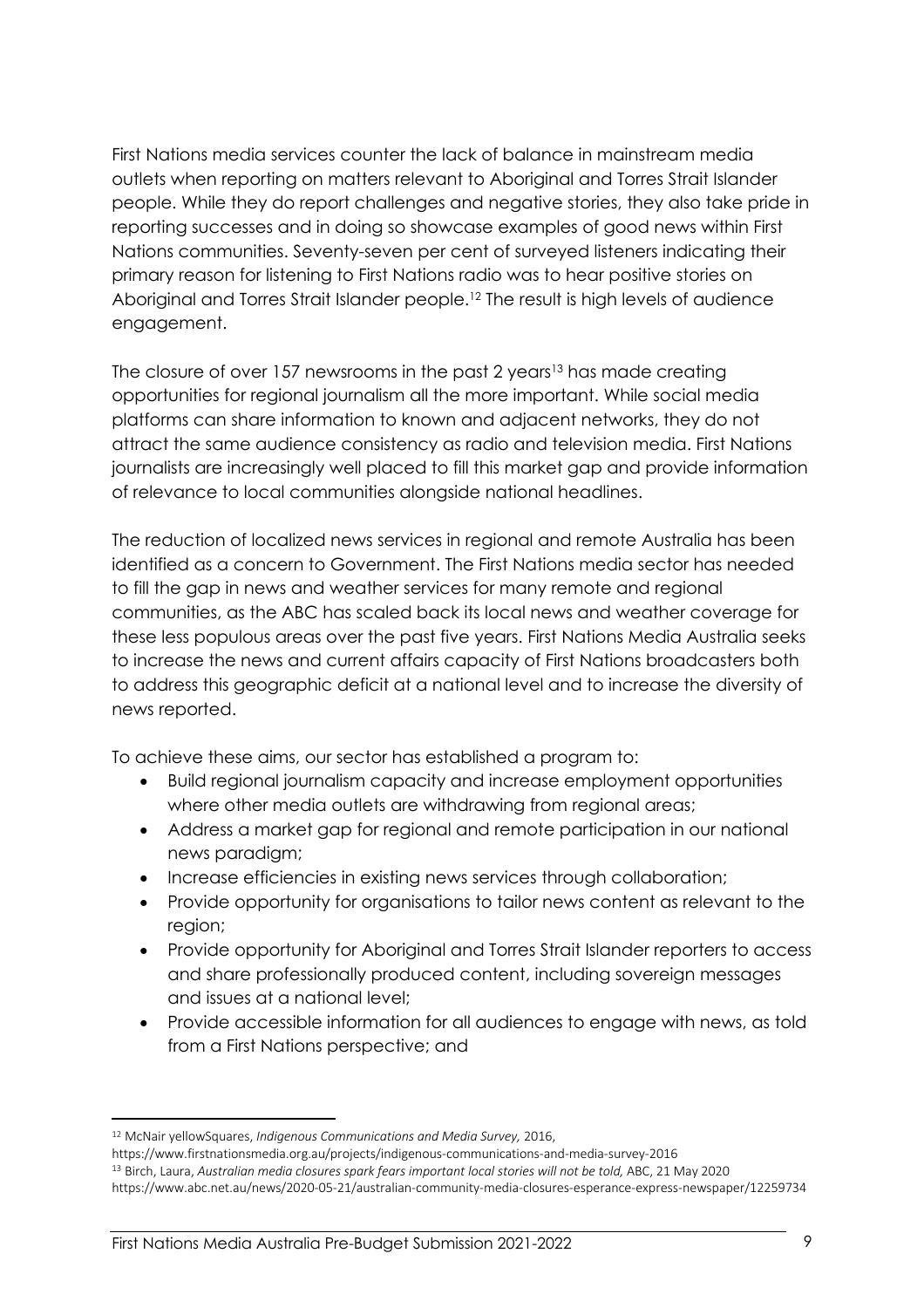• Develop partnerships for the delivery of multi-platform news content (radio, television, print and online) to provide real careers for community journalists remaining in regional areas, adding value to the Government's existing investment with NITV.

The program to strengthen news services aligns with many of the submissions made to the 2017 Senate Enquiry into Public Interest Journalism. It also aligns with similar policy considerations globally. For example, the Canadian House of Commons' Standing Committee on Canadian Heritage enquiry resulted in recommendations for the Canadian Government to establish an Indigenous journalism initiative with the purpose of training Indigenous journalists to cover Indigenous government institutions and other relevant issues across Canada as part of their Truth and Reconciliation Commission calls for action implementation. <sup>14</sup> In northern Europe, Pietikäinen identified a "Sámi Way" of doing journalism. This, she argued, was deeply entrenched in local cultural values and worldviews, in particular as Indigenous news media made it "possible to practise culturally typical ways of communication, to recognize experiences, perspectives and topics often disregarded by other media."15 Her research prompted significant increases in Indigenous journalism in Norway and Sweden with funding provided through the Samediggi Parliament. Universities in Norway are currently advertising courses to meet the rising demand for Indigenous journalism among the Sami community in Scandanavia, recognising it as a 'growing field'.16 Our news sharing program aligns directly with international policy to support minority journalism and a diversity of voices in news reporting, however it requires further journalism development within the sector to truly meet its potential.

To achieve these aims, the sector requires an allocation of funding to:

- train and mentor emerging First Nations journalists (\$200,000)
- expand access to existing news sharing software for multiplatform content (\$50,000)
- operational funding to support a network of regional journalists and manage content distribution (\$170,000)
- resources and reference materials (\$25,000)
- employment support for First Nations journalists to provide regular news reports (\$555,000 potentially drawn from Department of Employment, Skills, Small and Family Business funds)

Total request for strengthening news services  $$1m$  per annum

<sup>&</sup>lt;sup>14</sup> Fry, H, *Disruption: Change and Churning in Canada's Media Landscape*, Report of the Standing Committee on Canadian Heritage, House of Commons, 42nd Parliament, First Session, June 2017

<sup>&</sup>lt;sup>15</sup> Pietikainen, S, *Broadcasting Indigenous Voices: Sami Minorit Media Production*, European Journal of Communications, Sage Publications, 2008 http://citeseerx.ist.psu.edu/viewdoc/download?doi=10.1.1.869.1919&rep=rep1&type=pdf

<sup>16</sup> http://samas.no/en/studier/juo-master-sami-journalism-indigenous-perspective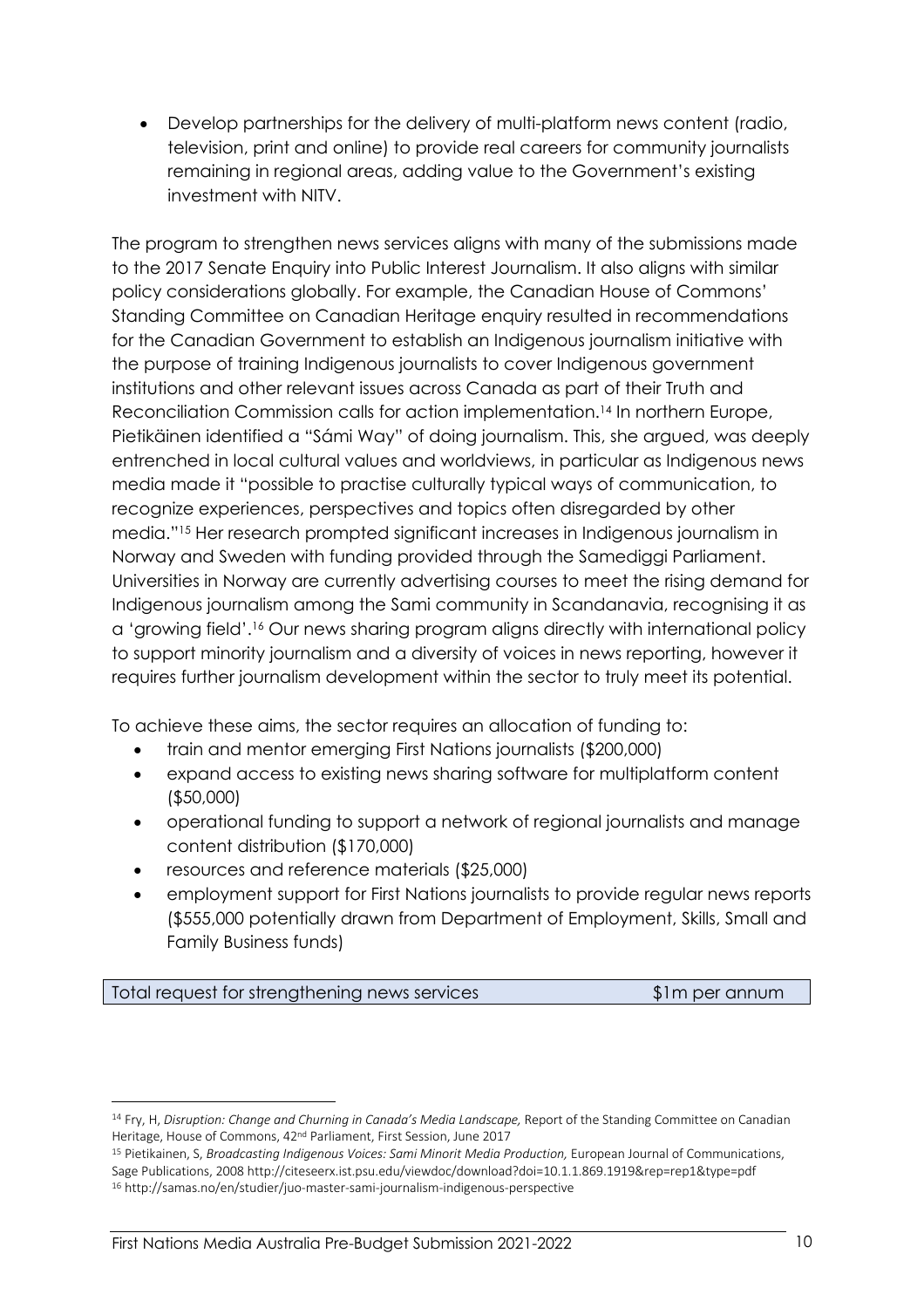# COVID-19 emergency relief

The importance of localism in journalism is notable in the First Nations media space, particularly from a cultural sensitivity perspective. Increasing extreme weather events require localised responses and as we've recently learned, so does a global pandemic. In emergency situations people need to receive key message information on a large scale, but they also need to know how to respond locally with relevant information at a State, municipal and community level. When is their clinic open? What is happening with schools in their area? What roads are closed? Where are the closest shelter points? This information needs to be immediate, distributed widely, free to access and updated regularly. First Nations communities receive information in a manner that resonates with audiences, using relevant local language and trusted spokespeople through First Nations media services.

The COVID-19 pandemic provides a recent demonstration of First Nations media organisations' capacity to deliver timely and relevant information. Communities turned to First Nations media services as trusted sources of information, particularly amid conflicting reports shared through social media and other networks. First Nations media organisations worked to address misinformation within the community, such as perceived connections between 5G and COVID-19.

First Nations media organisations as businesses have been impacted by the COVID-19 pandemic in both the short and medium-term. The primary impact of the pandemic has been increasing pressure on the capacity of small teams to deliver essential information services. First Nations media organisations are an essential service for getting information to First Nations communities deemed particularly vulnerable to COVID-19-related deaths. Media organisations immediately transitioned their operations to facilitate remote broadcasting and increasing hygiene processes for workspaces to protect their teams' health. At the same time, broadcasters faced a significant increase in workload to effectively respond to rolling announcements and relay information specific to Aboriginal and Torres Strait Islander audiences. This included a significant increase in translation requirements and a fast turn-around on information such as the closure of remote communities which was undertaken with 12 hours notice.

While the COVID-19 pandemic has been the catalyst for increased collaboration between First Nations media organisations and some community stakeholders (such as Land Councils, Government departments and health organisations), it has also meant the cancellation of broadcast events such as local football broadcasts and NAIDOC week events. Stations have lost income opportunities drawn from fundraising events which they have had to cancel and many have experienced a downturn in sponsorship revenue. These factors place increased strain on untied income and already stretched resources at many First Nations media organisations.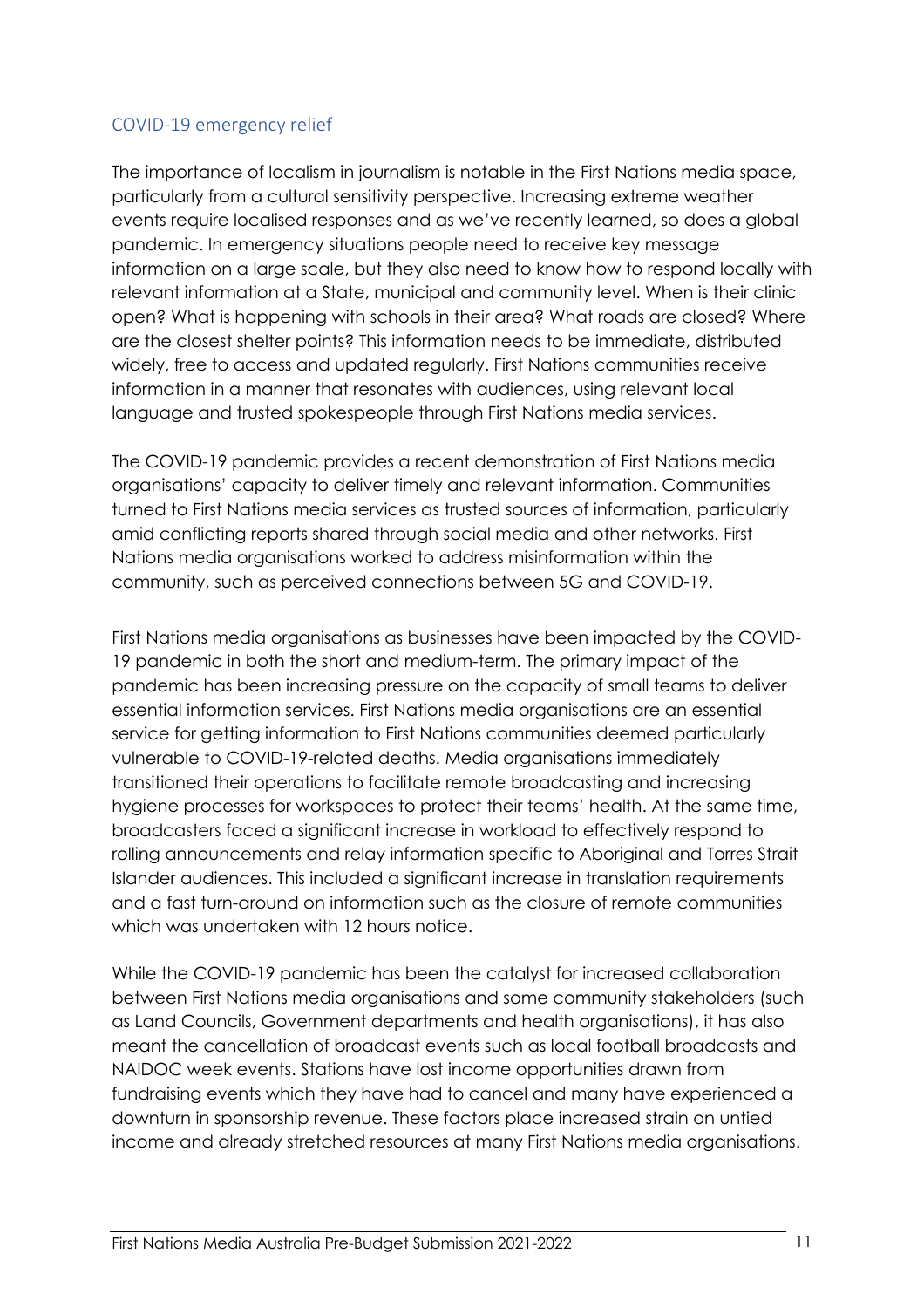First Nations Media Australia notes the Commonwealth has acknowledged economic pressures relating to commercial broadcasters and responded by providing funds through the delayed Budget 2020-21 process for commercial media operators (\$48.7 million for regional print publications). While First Nations community broadcasters may be less reliant on self-generated revenue than other broadcast services, many have faced significant dips in self-generated revenue sources (sponsorship, membership, fundraising) needed to supplement Government funding support. FNMA members reported reductions of up to \$20,000 per month as a result of the COVID-19 pandemic and some estimate self-generated income losses of up to \$180,000 in 2020 as a result of COVID-19. These figures do not include the additional workload required to convey timely messaging to communities over an extended period of time, plus additional equipment purchased to facilitate COVID-safe work environments for broadcasters to disseminate vital information. The cost to the sector has been huge and while we are grateful for the \$230,000 allocated across the sector through the NIAA toward these expenses, that initial emergency support provided does nearly meet the costs our members have incurred in responding to this health crisis.

The COVID-19 pandemic is far from over. First Nations media organisations continue to be impacted by border restrictions, public gathering limitations and unreliable sponsorship revenue. Conversely, Government will need First Nations media organisations to inform communities about vaccine rollouts and associated health messaging through 2021-22. We ask that the Commonwealth provide emergency funding relief to First Nations media organisations impacted by the COVID-19 pandemic of \$4.3 million, an average of \$100,000 per 43 organisations and less than 10% of the funding provided to the commercial media sector.

| Total request for COVID-19 emergency financial relief | \$4.3m |
|-------------------------------------------------------|--------|
|-------------------------------------------------------|--------|

# Contingency funding

Some national events, such as the Census are heavily planned. Others, like the COVID-19 pandemic are unforeseen in many ways. Extreme weather events are generally unpredictable in terms of forward-budgets, but we do know that they are increasing in regularity and we need to make provisions for their inevitability. Trends in extreme weather events (cyclones, hurricanes, floods and fires) have been increasingly both globally and in Australia since the 1980s.<sup>17</sup> First Nations media organisations have an essential role in ensuring community safety during these extreme weather events, providing emergency information relevant to local regions.

Media services themselves are not immune to the effects of extreme weather events. Cyclones regularly knock down transmitter towers, earthing equipment is

<sup>17</sup> Climate Council of Australia, Weather Gone Wild, https://www.climatecouncil.org.au/wpcontent/uploads/2019/02/Climate-council-extreme-weather-report.pdf, 2019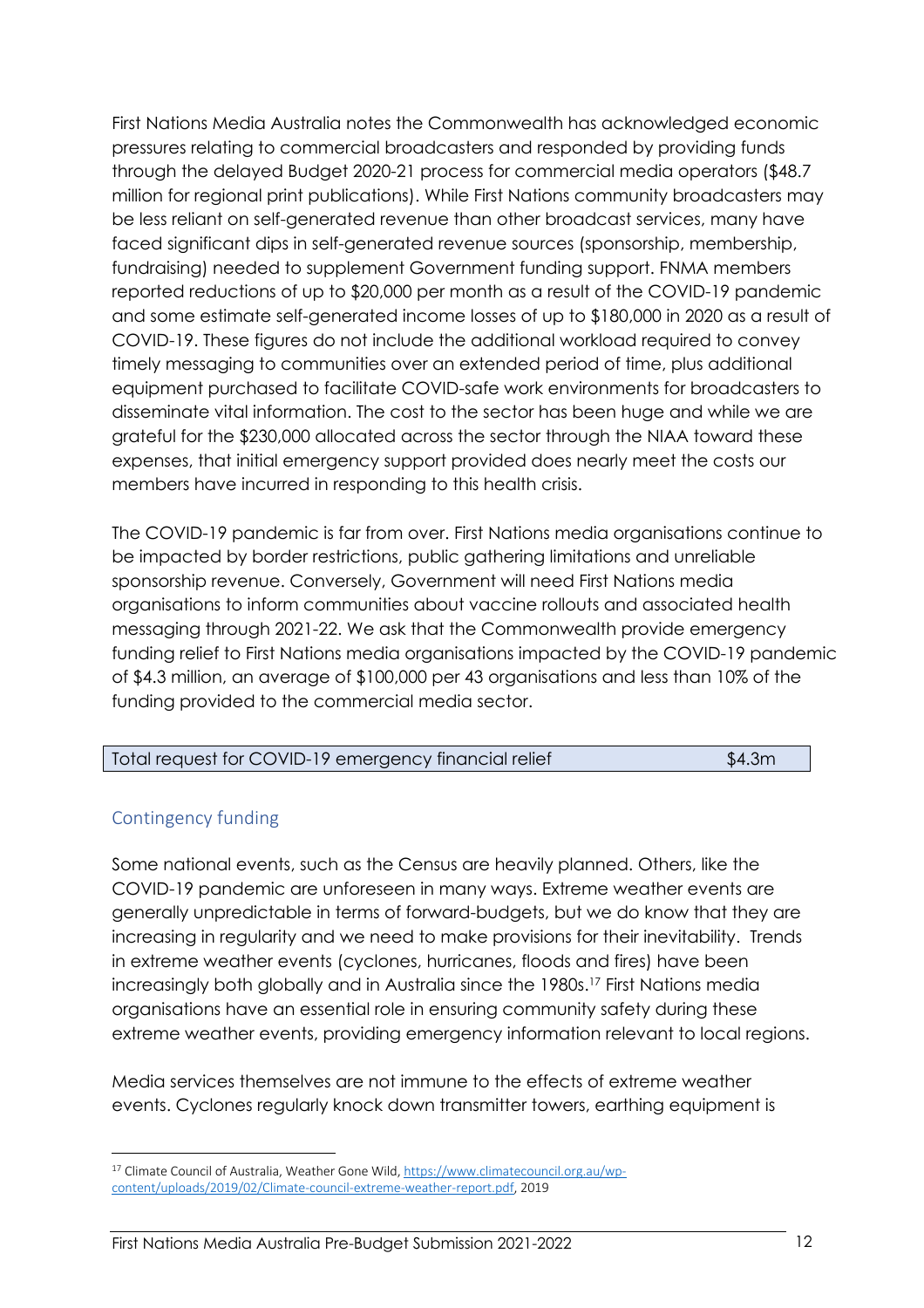required to protect against lightning damage, sites require fire-proofing – there are a broad range of costs involved with the protection of existing infrastructure, prevention maintenance and occasionally, emergency replacement of damaged specialist infrastructure not covered by insurance policies.

Due to pressure on operational funds, First Nations media organisations are often left with significant cash-flow issues while awaiting the provision of funds in a new financial year. With no contingency funding to address equipment failure and maintenance, these needs are also being met through redirected operational funds.

Until 2015-16, the Department of Prime Minister & Cabinet has previously held a contingency fund available to the First Nations media industry to apply for support throughout the year if and when emergency requirements emerge. Currently there is no capacity for media organisations to seek this type of support. FNMA requests that this fund be reinstated and managed through the National Indigenous Australians Agency.

| Total request for contingency funding | \$0.5m |
|---------------------------------------|--------|
|                                       |        |

# Expanding local media services

Although Indigenous licensed radio services reach approximately 48 per cent of First Nations the population, there is still approximately 52 per cent of Aboriginal and Torres Strait Islander people who do not have access to a dedicated First Nations radio service. This includes some capital cities (Adelaide, Canberra and Hobart) and many major regional centres.

Links between access to culturally relevant local information through media, increased cultural pride and improved social outcomes are well-established in academic literature. We seek to provide that opportunity to people living in on the Central Coast of NSW, Dubbo, Newcastle, Tamworth, Wagga Wagga, Wollongong, the Gold Coast, Sunshine Coast, Toowoomba, Canberra, Adelaide and Hobart through establishing licensed First Nations radio services in some of these regions and others. FNMA recommends the hub and spoke model currently used by Remote Indigenous Media Organisations (RIMOs) as a cost-efficient way of establishing these services, requiring resourcing of a radio studio enabling local broadcasting and regional network contributions. This model works effectively in remote locations, allows for the possibility of co-location with other community organisations and provides opportunities for local employment through the First Nations radio network footprint.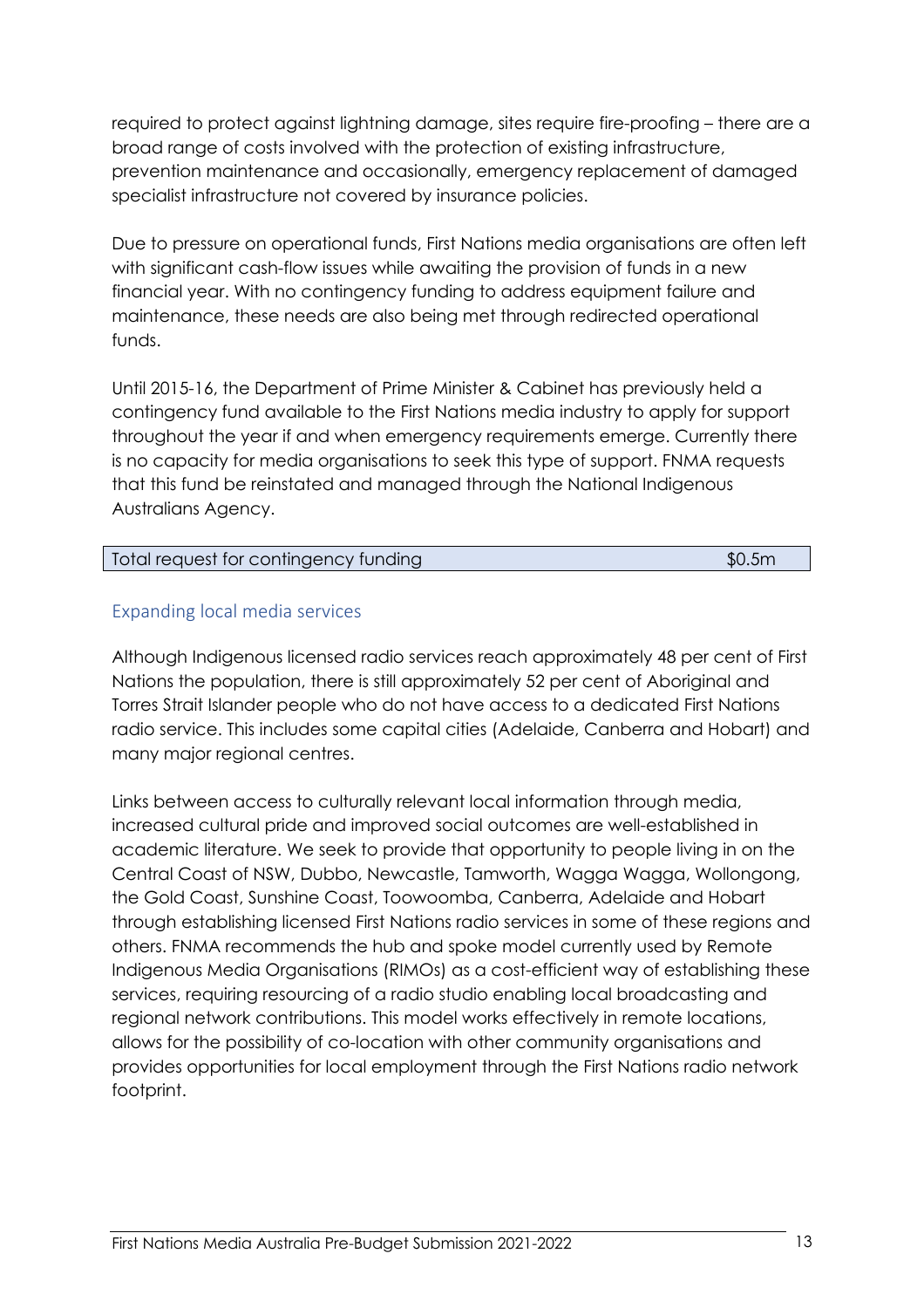The establishment of services in Canberra, Hobart and Adelaide will require an annual investment of \$1.2million. An investment of a further \$1.8million would allow for the establishment of a further 10 services in regional areas.

### 2. Increase job & skills

The First Nations media sector produces an effective opportunity to:

- engage youth in meaningful careers;
- address high unemployment rates in First Nations communities;
- develop job-ready skills in a range of communication industry roles;
- respond to emerging roles in a rapidly changing convergent media;
- build on the culture and language skills already held by Aboriginal and Torres Strait Islander people; and
- increase efficiency for Government and non-Government funded projects through support for coordination roles to oversee project-based activities.

First Nations media organisations are proficient in engaging and recruiting Aboriginal and Torres Strait Islander staff, providing employment opportunities in local communities and support for achieving the goals of individual people. The First Nations media industry provides a range of mechanisms for media workers to receive training, mentoring and continued professional development throughout their career such as: pathways training with local First Nations trainers, accredited training delivered by First Nations RTOs and community media partners, upskilling at industry events like the Remote Indigenous Media Festival and professional mentoring.

Communications is a growth industry and FNMA identifies significant opportunity to expand employment opportunities for Aboriginal and Torres Strait Islander people in our sector. Feedback from the sector shows frustration with training opportunities that are not matched with employment opportunities, leading to high turnover of staff and inefficiencies through continual overseeing of trainees and entry level staff. People can access entry level training to get involved in the sector, but then often can't build and maintain sustainable careers based on insecure contract work, low pay rates, working conditions that may not meet OH&S requirements and a lack of pathways into ongoing positions. Our budget request toward jobs and skills seeks to address some of these matters through expanding training programs, meeting award wage levels and growing employment opportunities.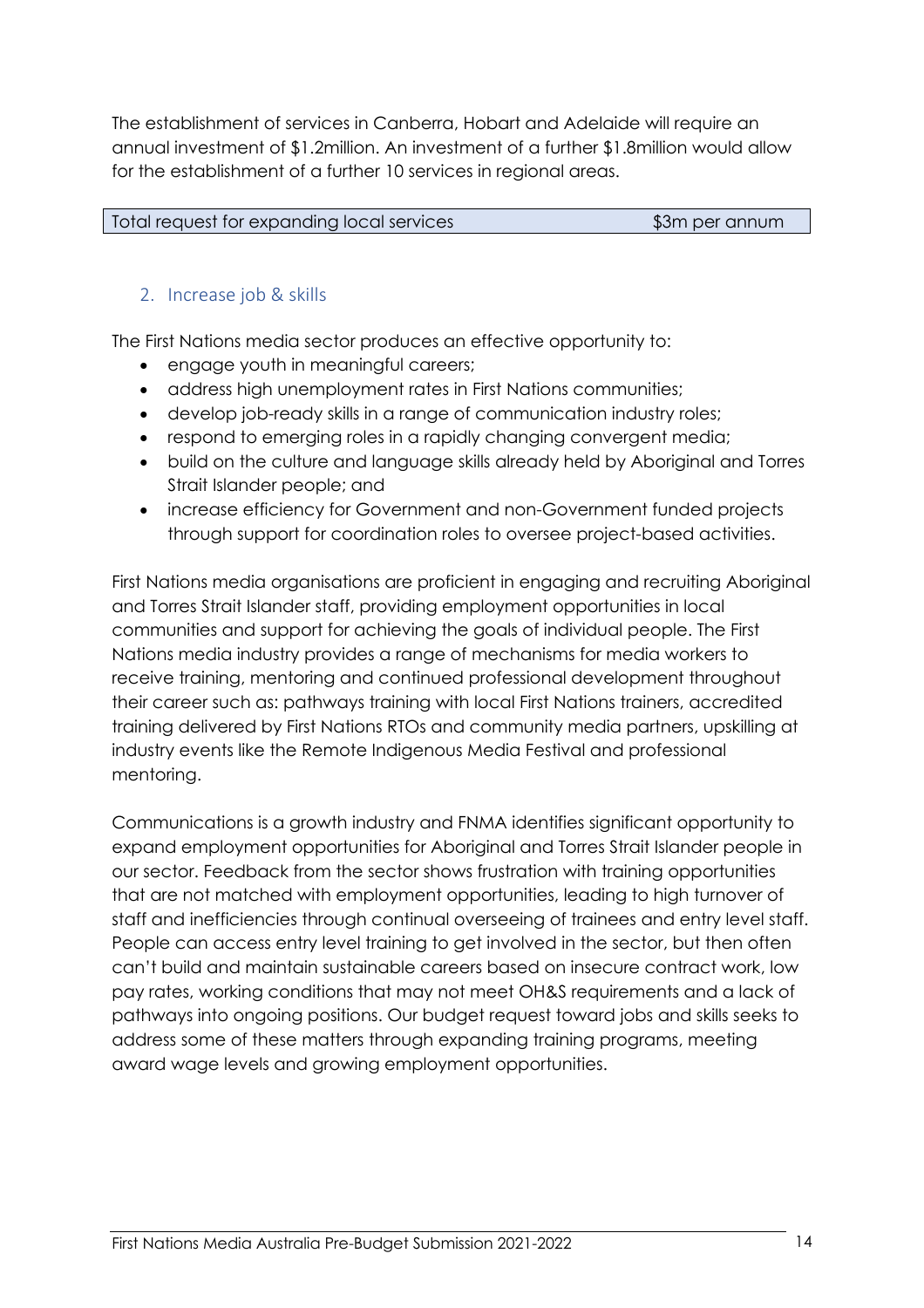# Expanding Training Programs

Employees in the communications sector are highly skilled, with a higher proportion of the workforce with postgraduate and Bachelor level degrees, graduate diplomas and certificates, and advanced diplomas and diplomas compared with other industries.18 The First Nations media industry offers Aboriginal and Torres Strait Islander people a culturally safe environment in which to develop 'work ready' skills and to continually upgrade those skills to define their own career paths. For this reason, we see many media workers move into communication roles in other industries, such as the mining and resources industry, politics and the public service and information technology. We also see employees develop skills within our industry and then transition to other roles in media, including becoming freelance agents or starting small businesses themselves. While the impact of this role is largely positive for communities, the media organisations receive no recognition or compensation for acting as a work-ready training hub and lose efficiencies in the continual cycle of training and replacing new staff. This is expanded further under growing employment opportunities.

The First Nations media sector currently resources 43 organisations and over 120 licensed services with between 500-600 staff, including part-time and casual employees, working in organisations in urban, regional and remote locations.19 Approximately 28 per cent of those positions are full time, with 72 per cent are parttime or casual.<sup>20</sup> There is industry desire to increase activities to a scale that would require twice the number of staff that are currently employed across the sector, but budget constraints currently prevent the training of new staff or the capacity to provide career opportunities to people who do undertake training. The Jumbunna Institute for Indigenous Education and Research has developed an *Employment and Skills Development Strategy* in consultation with the sector which outlines a career development action plan, policy recommendations and assistance for First Nations media organisations to meet the IAS Indigenous employment target. It recommends investment in training and targeted employment programs such as traineeships and pathways roles in areas such as management, training, project management, production, technical and IT services.21

The ratio of Indigenous staff employed at First Nations media organisations is currently approx. 79 per cent. There are currently about 46 FNMOs or other organisations which are funded by NIAA for delivery of broadcasting activities, of which 22 have a non-Indigenous manager. Due to the risk associated with changing the Manager role in a small organisation, this becomes an issue for small

<sup>&</sup>lt;sup>18</sup> Bureau of Communications research analysis and Australian Bureau of Statistics (2011), Census of Population and Housing. <sup>19</sup> Clague, P, *Employment and Skills Development Strategy Report,* Jumbunna Institute of Indigenous Education and Research, December 2018

<sup>20</sup> Survey Matters, *Financial Health of Community Radio Survey,* Community Broadcasting Association of Australia, October 2017

<sup>21</sup> Clague, P, *Employment and Skills Development Strategy Report,* Jumbunna Institute of Indigenous Education and Research, December 2018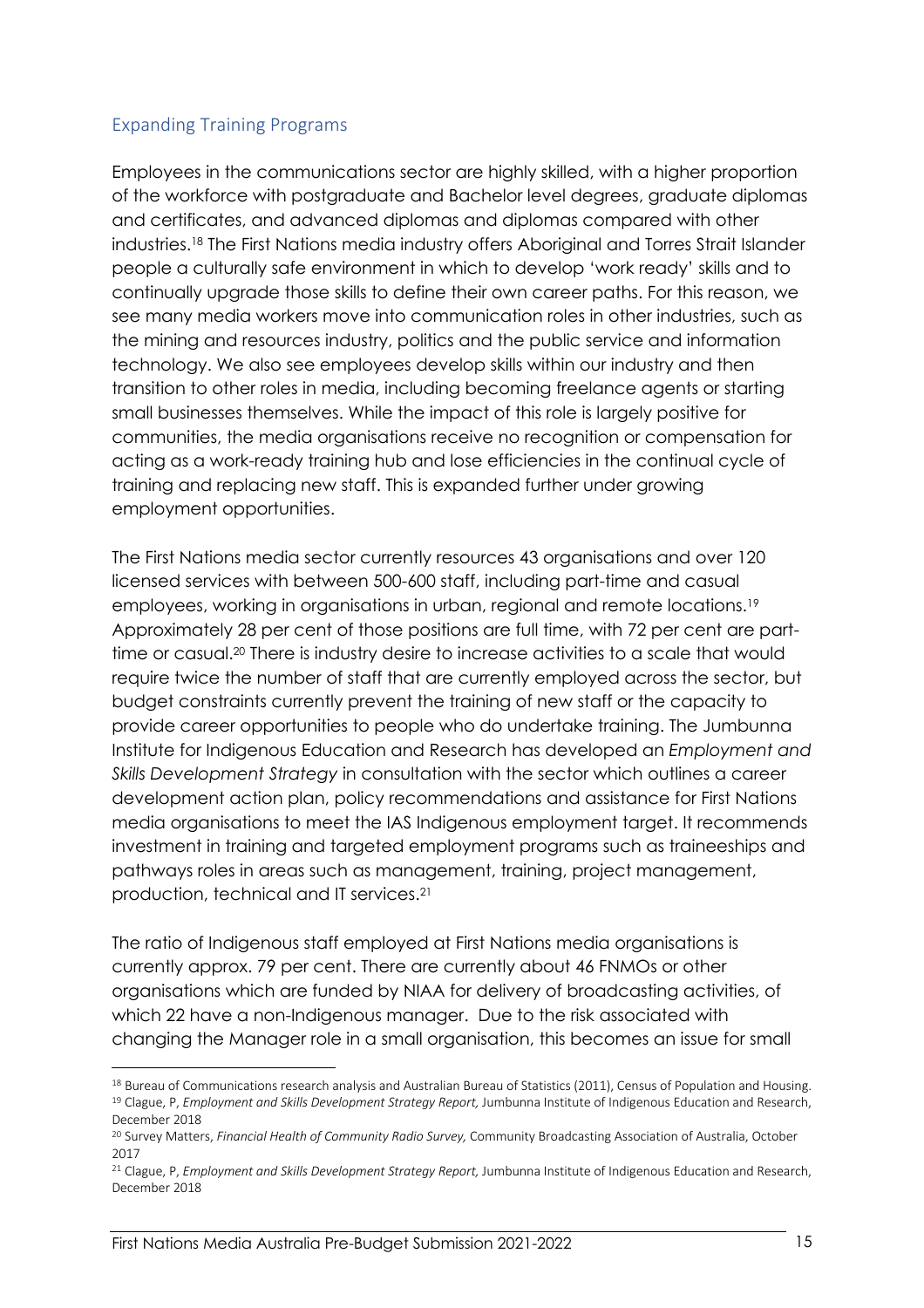organisations where total staff are often below 9 employees.<sup>22</sup> The Jumbunna Institute reports, *"A holistic approach which facilitates the development of best practice models for overcoming unemployment in Indigenous communities. Good leadership and partnerships between media organisations, stakeholders and government are factors that will significantly contribute to job readiness and the skill capacity of Indigenous peoples in the media sector."23*

The development of management mentorship and shadowing programs would build capacity and skills in specific areas such as management, production and coordination. Many of these roles are currently filled by non-Indigenous staff, particularly in remote and regional areas, as the experience needed to fulfil these roles takes a long period of time to build. These types of jobs cannot be easily taught through courses and would be more suited to shadowing, where specific skills can be learnt on the job.

There are two First Nations RTOs operated by First Nations media organisations, Goolarri Training and 4AAA Training (run by Brisbane Indigenous Media Association). They are supplemented by strong partnerships with the Community Media Training Organisation (CMTO), Batchelor Institute of Indigenous Education, the Australian Film, Television and Radio School (AFTRS), Media RING, the Jawun secondment program and multiple cross-industry training relationships. With resourcing, the sector can further develop these industry training partnerships to address the gaps in training support through shadowing and mentoring programs, cadetships and tailored pathway courses. Resourcing levels required include:

- \$500k per annum toward formalized training activities for sector-wide skills development;
- \$600k per annum toward mentorship, job shadowing and non-accredited training support; and
- \$200k per annum toward the implementation of the sector's Workforce Development Action Plan.

#### Total request for expanding training programs \$1.3m per annum

<sup>22</sup> Ibid.

<sup>23</sup> Ibid.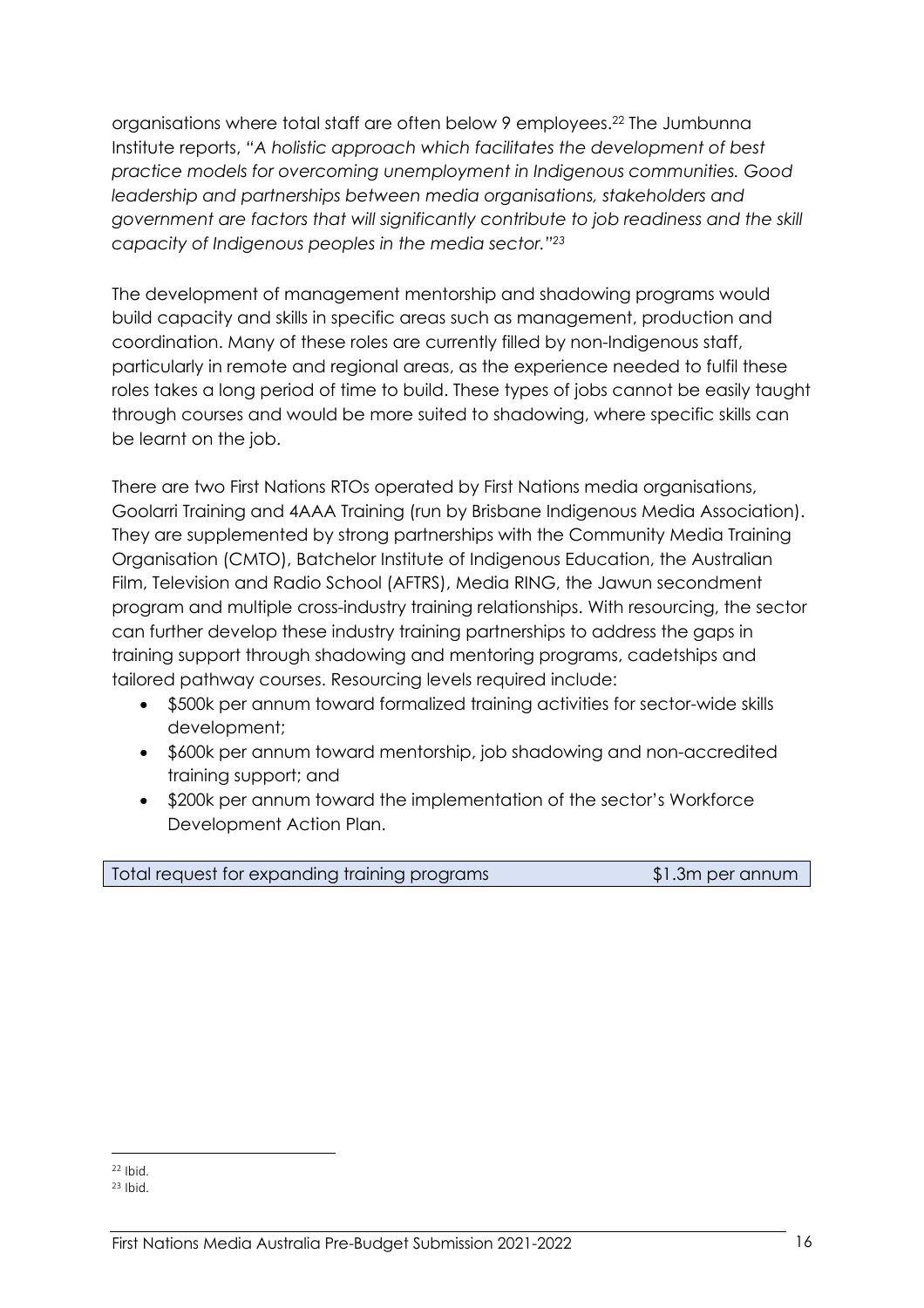# Grow Employment Opportunities

In its *Australia's Tech Future* report, the Australian Government identified, "while it is hard to predict the skills in demand in the future, we know employers are looking for workers who have a combination of transferrable digital skills and collaborative, creative, communication and entrepreneurial and problem-solving skills."24 The First Nations media industry is well-placed to expand on existing activities to generate new employment opportunities for Aboriginal and Torres Strait Islander people in these roles, as well as prepare workers with the skills to meet these emerging business demands.

The majority of employees in the First Nations media sector are employed as broadcasters. However, the sector also provides opportunities for employment as technicians, IT specialists and a broad range of audio and screen production roles. The First Nations media industry has responded to an evolving media landscape by expanding operations beyond traditional radio and television broadcasting to include newer communication formats such as podcasting, online formats such as websites, streaming and social media publication. Audiences demand multimedia content delivery, which has resulted in the expansion of media worker skills to a broad range of screen, online and audio formats which in turn generates employment and economic development opportunities.

In a content-driven media environment, First Nations media organisations have had to prioritise broadcast personnel while making some tough decisions in relation to support personnel. The result is a hollowing of administrative resources across the industry, which leaves gaps in career pathways into management positions and lack of human resources for business development, fundraising, promotion, financial management and programming oversight. In many cases, a Station Manager is expected to carry out all of these roles. Similarly, individual broadcasters in the First Nations media sector are delivering the same amount of content that a team of 4 or 5 people would be working on at an equivalent mainstream service.

First Nations Media Australia identifies opportunities for future employment expansion in the following areas:

- a) Content production
- b) Public interest journalism
- c) Digital archiving
- d) Digital inclusion provision of IT, technical and training expertise
- e) Communications growth industries production and translation services
- f) Digital technologies

<sup>24</sup> Department of Industry, Science and Technology, *Australia's Tech Future,* Australian Government, Canberra, December 2018 https://www.industry.gov.au/data-and-publications/australias-tech-future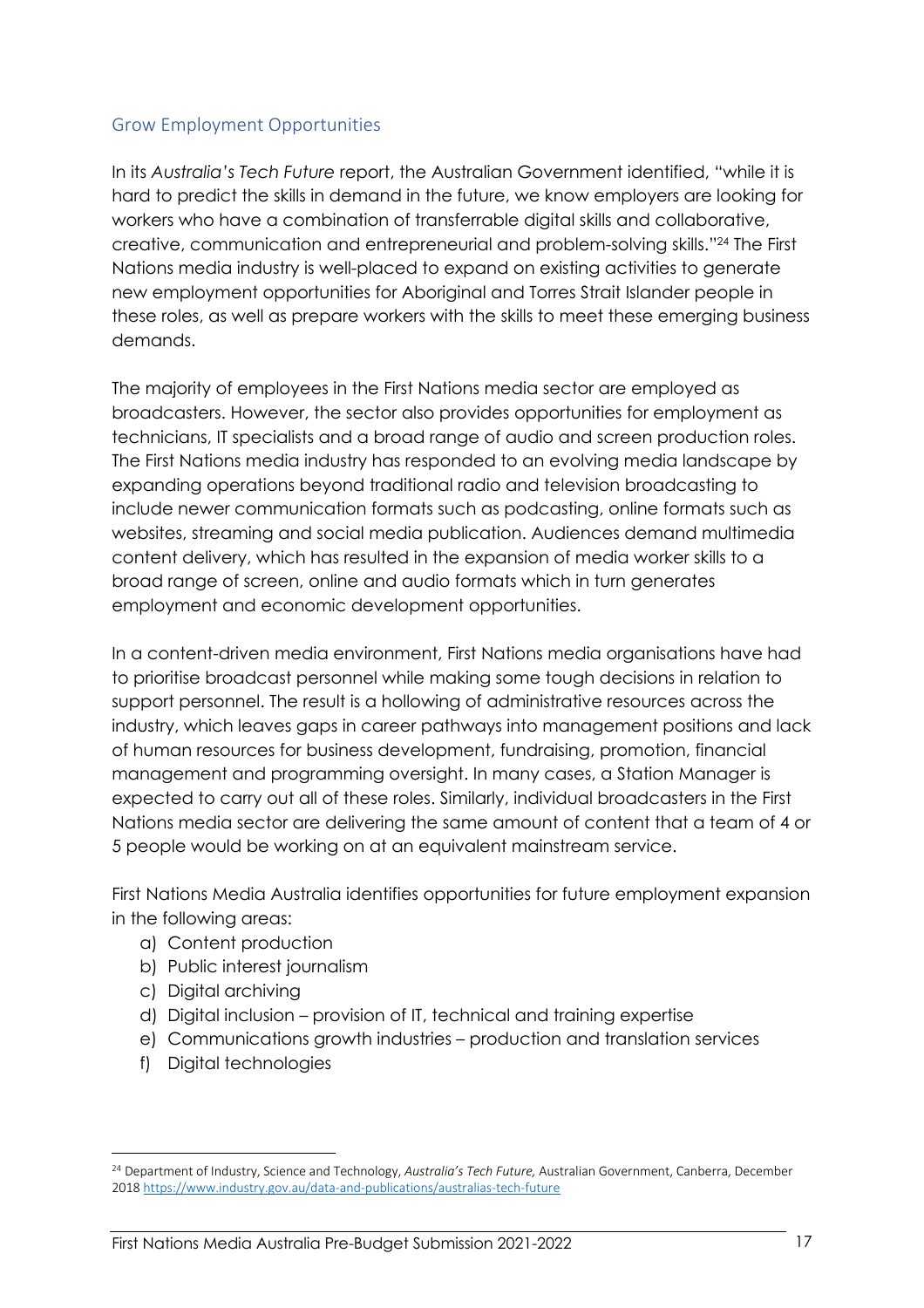Digital technologies are integrated in a range of business settings from agriculture to virtual reality. These developments open opportunities for media workers to build capacity and training in areas of journalism, multimedia and online production, marketing, social media communications, drone cinematography, animation, digital graphics and desktop publishing, web development, photography, technical and IT roles and app development.

First Nations broadcasters are beginning to use their multimedia skills and knowledge of Country to provide cultural mapping services. For example, PAW Media and Communications in Yuendumu, Northern Territory has recently partnered with Uber Air to create the IndigiVR project, which shares stories recorded via drone footage through virtual reality headsets. PAW Media staff reflected on the benefits of having young people engaged in media a different way through this technology.

To meet emerging employment opportunities and address career pathway barriers for Aboriginal and Torres Strait Islander people working in the media industry, we request:

- \$1.5million per annum toward employment support for new mid-level positions to establish career pathways between broadcaster and executive levels (approx. 20 positions nationally);
- Funding to strengthen news services, digital archiving and content production described in other sections of this submission;
- \$1.4million for job shadowing and mentor programs to support Aboriginal and Torres Strait Islander personnel into management and leadership roles; and
- \$1.5million per annum toward production enterprise and business development roles within the industry (approx. 20 positions nationally).

| Total request to grow employment opportunities | \$4.4m per annum |
|------------------------------------------------|------------------|
|------------------------------------------------|------------------|

## Align award wages

A reliance on volunteers, trainees, part-time and casual staff who are at the lower end of the pay scale offers little incentive to remain within the sector. This in turn can be evidenced in difficulties attracting and retaining younger staff. Employment arrangements vary with some workers still supported by low-level wage rates established essentially as 'work for the dole' type arrangements under the CDEP and National Jobs Package schemes. The First Nations media industry produces professional media services, and yet our workers are often receiving wages that are inconsistent with modern Award rates. These low wages produce challenges for staff retention as skilled and experienced media practitioners seek higher paying jobs in other sectors and offer little incentive for career advancement within the sector.25 Only 12 per cent of staff at Indigenous licensed radio stations are aged 26 years or

<sup>25</sup> Clague, P, *Employment and Skills Development Strategy Report,* Jumbunna Institute of Indigenous Education and Research, December 2018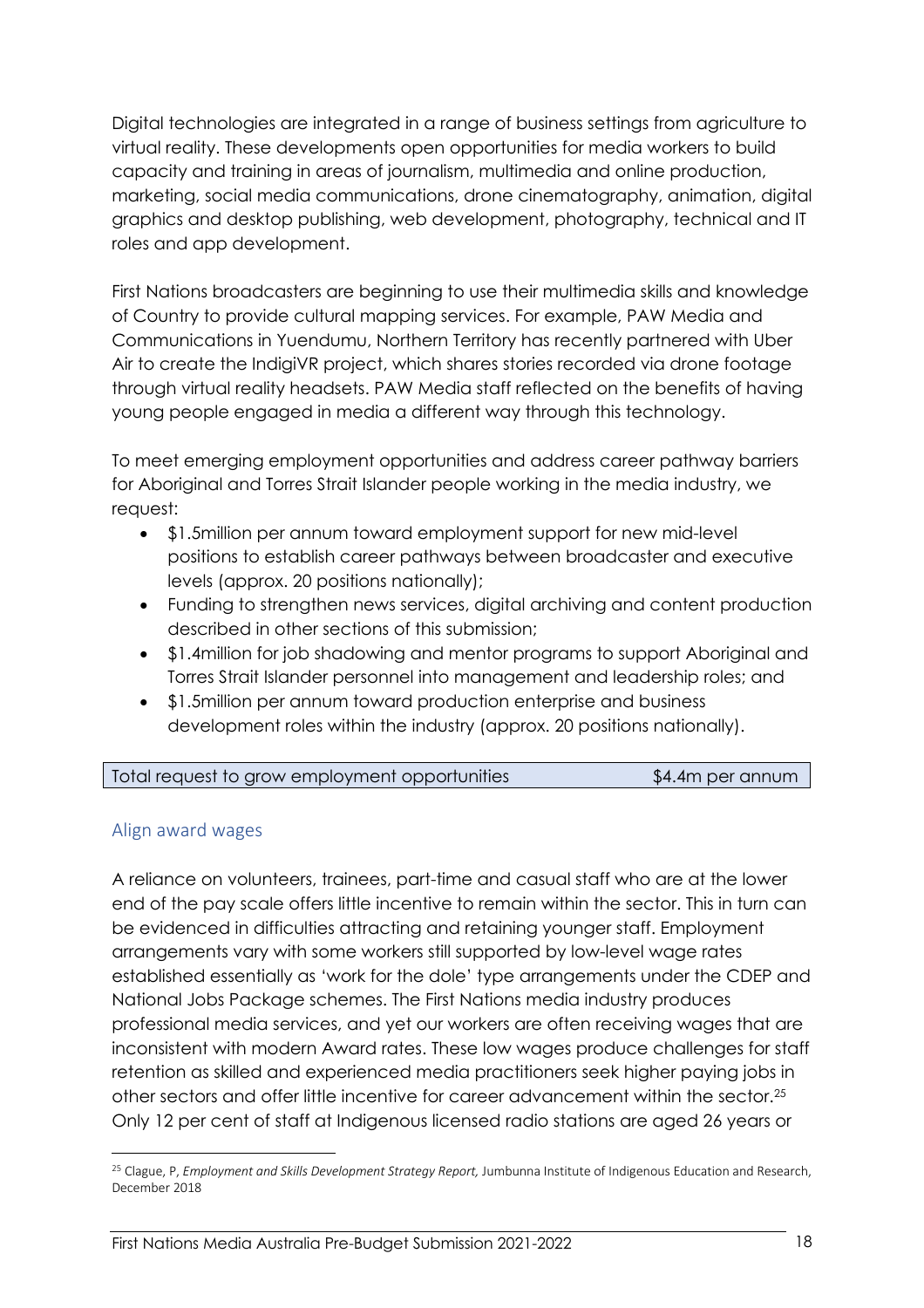younger.26 Additional funding support could redress these numbers as it would create opportunities to engage young employees in training options and create space to offer ongoing employment with career development. This in turn would enable First Nations media organisations to build capacity whilst ensuring that key roles are recompensed with an award-wage.

Associated with capacity limitations for small media organisations are challenges in recruiting and retaining skilled staff. While the First Nations media industry is well placed to create employment opportunities, the sector is largely reliant on government funding programs to support those roles. A review of employment funding levels is needed to bring salaries in line with industry award rates. A relevant award is needed for production roles. A tiered system is needed for wages and conditions that are relevant to job duties, skills/training, experience, use of language or cultural knowledge. Currently highly skilled and experienced media practitioners are working on sub-award salary levels or having to leave the sector.

The award wage for a radio broadcaster is \$916.60 per week.27 The average salary for a Radio Announcers in Australia is \$52,803 annually (approx. \$1,015 weekly). However, radio announcers working in capital cities reported earnings significantly above this level; Sydney (47.9% more), Perth (42%) and Brisbane (32.6%). <sup>28</sup> The minimum award wage for a full-time employee working in the commercial radio industry (which includes support staff and trainees) is \$740.80 per week.29 By comparison, CDP workers receive \$290 per week for working 25 hours (around \$11.60 per hour) and must work continuously in order to receive payments.30 As CDP is the only available support for remote media organisations to employ reporters in communities, in effect this means broadcasters are working for below minimum wage rates. This creates a barrier to both the recruitment and retention of media workers.

We request a funding allocation of \$2.2million per annum be added to operational funding to the sector to bring wage levels in line with Award rates.

| Total request to align with Award wage rates | \$2.2m per annum |
|----------------------------------------------|------------------|
|----------------------------------------------|------------------|

<sup>26</sup> Survey Matters, *Financial Health of Community Radio Survey,* Community Broadcasting Association of Australia, October 2017

<sup>27</sup> FairWork Ombudsman, Pay Guide: Broadcasting, Recorded Entertainment and Cinemas Award 2010, Australian Government, effective 1st July 2019. file:///Users/admin/Downloads/broadcasting-recorded-entertainment-and-cinemasaward-ma000091-pay-guide.pdf

<sup>28</sup> Payscale, Average Radio Announcer Salary in Australia, 2019

https://www.payscale.com/research/AU/Job=Radio\_Announcer/Salary

<sup>29</sup> Fuller, David, Commercial Radio Industrial Awards – Rates of Pay, Commercial Radio Australia, 2019 http://www.commercialradio.com.au/hr-training/commercial-radio-awards-pay-rates

<sup>&</sup>lt;sup>30</sup> Burton-Bradley, Robert, Inside the CDP, NITV News, 2<sup>nd</sup> November 2017, https://www.sbs.com.au/nitv/nitvnews/article/2017/11/01/inside-cdp-allegations-fake-work-unsafe-conditions-and-payments-dead-people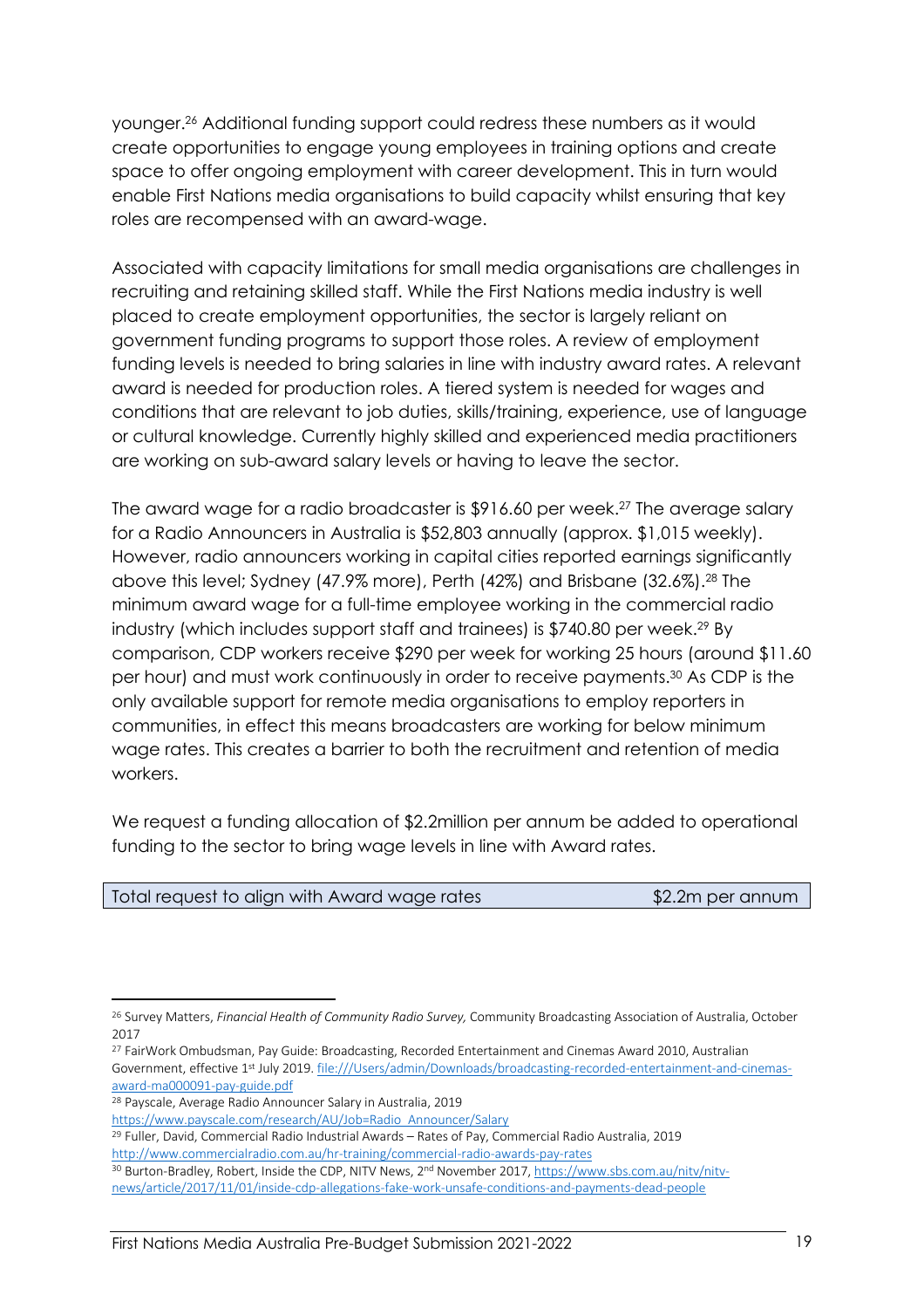### 3. Improve capacity and sustainability in the media industry

Indigenous broadcast services receive approximately 75 per cent of their funding through the Department of Prime Minister & Cabinet and an additional 8 per cent from other government sources.31 Government funding has been supplemented by sponsorship and social entrepreneurship income sources. Over the past 15 years, economic pressure has resulted in shrinking sponsorship income with Indigenous licensed radio stations reporting a reduction from an average 248 minutes of sponsorship per week in 2011-12 to 97 minutes per week in 2015-16, with an average revenue rate of \$10 per minute.32 These figures have likely dropped further during the COVID-19 pandemic.

Unlike other community broadcasters, Indigenous licensed radio stations have not been able to turn to their audiences for financial support. Membership/subscriber revenue for Indigenous stations is just \$1 per member (on average) as compared to an average \$38 per member across the wider community broadcasting sector, with audiences for some license types (fine music/educational) paying up to \$66 per member to support their preferred station.<sup>33</sup> Societal and socio-economic pressures mean that First Nations broadcasters can't supplement other revenue streams in this way. Social Ventures Australia found that First Nations media organisations have demonstrated their capacity to self-generate revenue through other social entrepreneur activities (such as revenue from video production but are constrained by the current minimum resourcing levels allowing only for the maintenance of essential services with no provision for staffing to diversify activities.<sup>34</sup>

Demand and competition for operational funding has also increased with significant increases in the number of broadcast services (stations and outlets) over the past 25 years. In the past decade, the lack of CPI increase has meant a loss of around \$4 million to the sector in real terms as the cost of power, equipment, wages, copyright licence fees and other operational expenses has increased. For example, the operating costs of transmission sites (electricity and lease expenses) increased 49.6 per cent between 2011-12 and 2015-16 across the community broadcasting sector.35 The stagnant funding pool has increased pressure on reserves, resources and personnel, limiting the capacity of First Nations media organisations to absorb income shocks, or address arising opportunities.

<sup>31</sup> Social Ventures Australia, *More Than Radio – a community asset: Social Return on Investment Analyses of Indigenous Broadcasting Services, 2017*<br><sup>32</sup> Survey Matters, *Financial Health of Community Radio Survey, Community Broadcasting Association of Australia, October* 

<sup>2017</sup>

<sup>33</sup> Ibid.

<sup>34</sup> Social Ventures Australia, *More Than Radio – a community asset: Social Return on Investment Analyses of Indigenous Broadcasting Services*, 2017

<sup>35</sup> Survey Matters, *Financial Health of Community Radio Survey,* Community Broadcasting Association of Australia, October 2017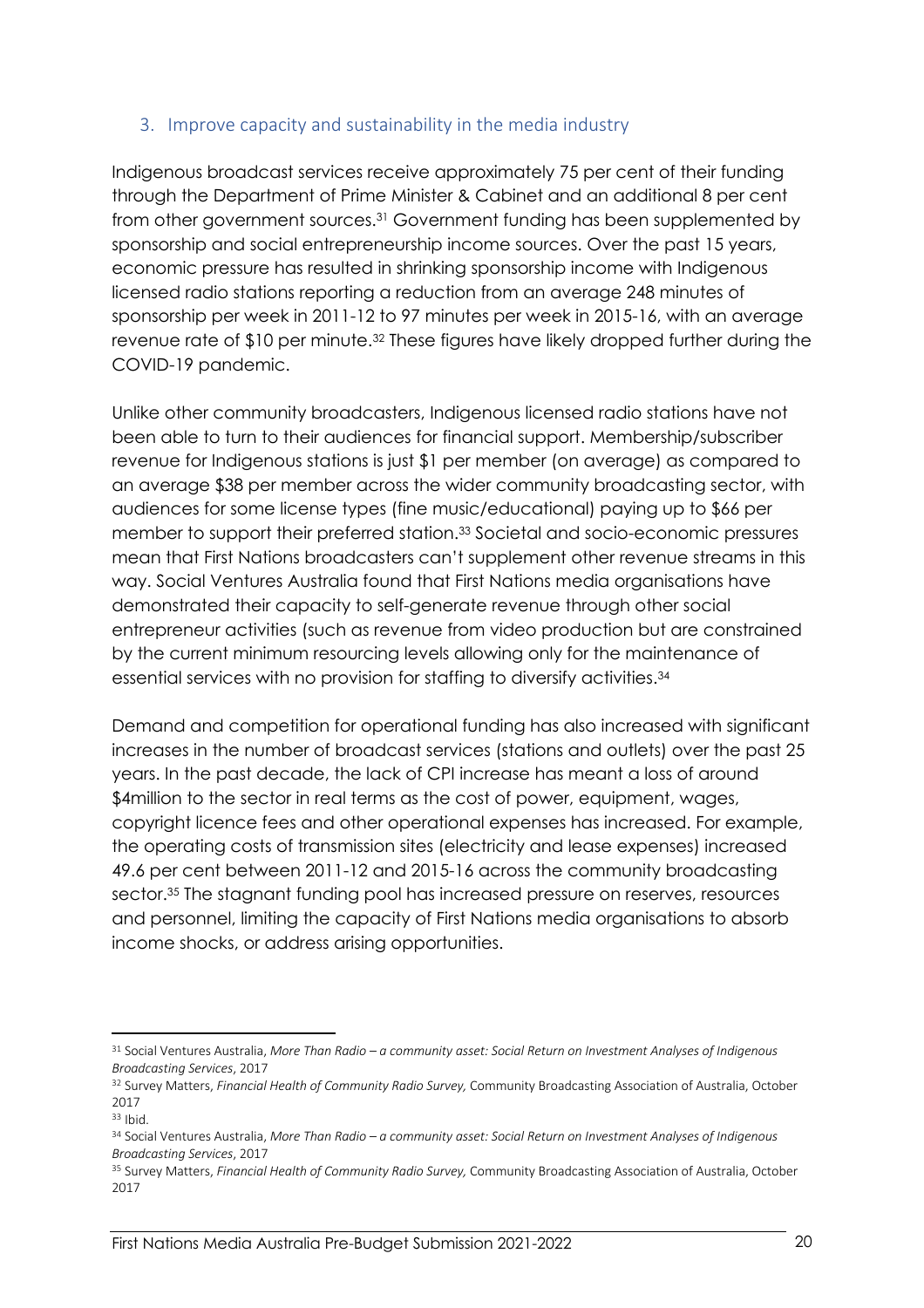Compounding this, the Community Broadcasting Program, which provides some supplementary funding to First Nations radio stations, had indexation paused from 2014. Over the five years the indexation pause is in effect, the result is a \$4.024 million reduction in funds in real terms to community broadcasting which has ripple effects for First Nations broadcasters. In 2015-16 a sample group of 31 Indigenous licensed radio stations surveyed reported collective income of \$11,230,451, an average increase of 36 per cent over the five years since 2011-12. However collective expenditure levels for the same group of stations amounted to \$12,052,982, an increase of 69 per cent in the five years since 2011-12 and an income to expenditure percentage of 107 per cent. It is also worth noting income levels for rural and remote radio stations actually fell by 7 per cent between 2007-08 and 2015-16, while stations in metropolitan and regional areas experienced some income increase, but not enough to keep pace with rising operational expenses.36 These statistics demonstrate an unsustainable trend in income to expenditure levels, but stagnant funding levels restrict opportunities for First Nations broadcasters to grow their selfgenerated funding capacity.

We request the Government provide an additional \$8million per annum, bringing the total amount of operational funding provided to support the approximately 43 organisations delivering radio, television and online services. This includes:

- \$4.4million to address CPI;
- \$2.6million to support activities that increase organisational sustainability and reduce reliance on Government funding; and
- \$1million to expand existing operations to increase the impact and social value of our services within communities through online business development.

|  | Total request to grow sector sustainability | \$8m per annum |
|--|---------------------------------------------|----------------|
|--|---------------------------------------------|----------------|

## Urgent infrastructure upgrades

A stagnant funding environment has resulted in continually having to shave budgets to meet rising operational expenses, significantly restricting the sector's capacity to upgrade equipment or even to maintain existing equipment effectively. The last coordinated program to upgrade broadcasting, transmission and digital networking equipment was the Indigenous Remote Radio Replacement Program in 2007-2009 which invested \$3.3 million in a two-phase replacement of obsolete radio equipment. A targeted infrastructure upgrade program is needed to bring First Nations media services up to industry standard. It's worth noting that IRCA did an audit of RIBS equipment in 2014, which identified that around 19 of the 103 sites audited had inadequate building conditions, including a lack of toilets. FNMA

<sup>36</sup> Survey Matters, *Financial Health of Community Radio Survey,* Community Broadcasting Association of Australia, October 2017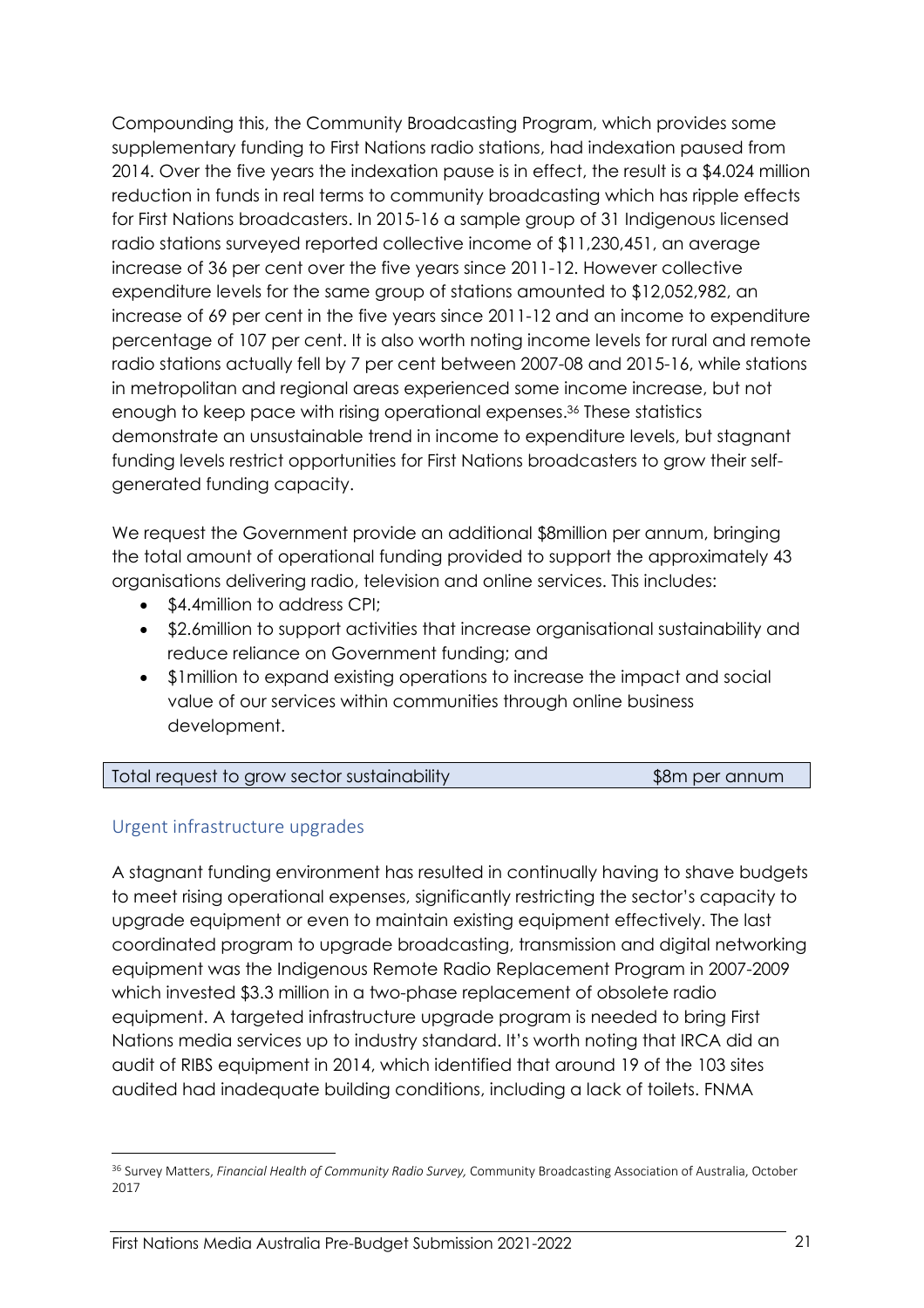encourages a sector-wide update to this audit and offers the 2014 data as a solid starting position to build on. FNMA could undertake this work if resourced.

Smart technologies provide for cost-effective network management, monitoring of remote broadcast facilities and staff training and support which offers efficiencies in repairs and maintenance activities and reduced travel costs. The use of modern IP network technologies and broadcast software systems has advantages for radio services with multiple broadcast sites, enabling targeted, location specific information and sponsorship messages. This has the potential to enhance audience engagement with relevant information campaigns. In this way, investment in network infrastructure upgrades increases the return-on-investment for Government campaign activities and previous equipment investment. Providing funding support for the introduction of smart technologies directly aligns with the first of five priority outcomes set by the Department of Prime Minister & Cabinet for Indigenous broadcasting and media for the 2017-2020 financial years: *"1. Use of new technology to improve content and audience reach and reduce costs."37*

Associated with the equipment upgrade need is the failure of a number of remote radio studios to meet basic workplace health and safety standards. Inadequate building conditions, including lack of toilets and air-conditioning, were identified in around 19 of the 103 studios audited in 2014, a number that has likely grown since the audit was conducted. Poor working conditions affects employment retention. The condition of buildings also puts them at risk of vandalism and consequent disruption to broadcasting services.

There is some shared infrastructure between telecommunications and broadcasting that can be used to build on existing government investment in broadcast infrastructure and to generate maximum public value from new infrastructure rollouts. First Nations media organisations may be called upon for technical skills, capacity building activities and infrastructure requirements as part of the Government's proposed Indigenous Digital Inclusion Plan announced in March 2019.38 If this results in a funded program, it would present a potential opportunity to grow communications jobs through the provision of IT, technical and training expertise.

While minimum standards for workplace conditions are ensconced in OH&S requirements, minimum industry standards for transmission hubs and IP implementation needs the establishment of an industry benchmark. We suggest minimum requirements to address this issues include:

• \$100k to update our 2014 audit and establish industry benchmarks for IP networking requirements;

<sup>37</sup> Social Ventures Australia, *More Than Radio – a community asset: Social Return on Investment Analyses of Indigenous Broadcasting Services*, 2017

<sup>38</sup> See Recommendation 8 of the Government's response to the 2018 Regional Telecommunications Review.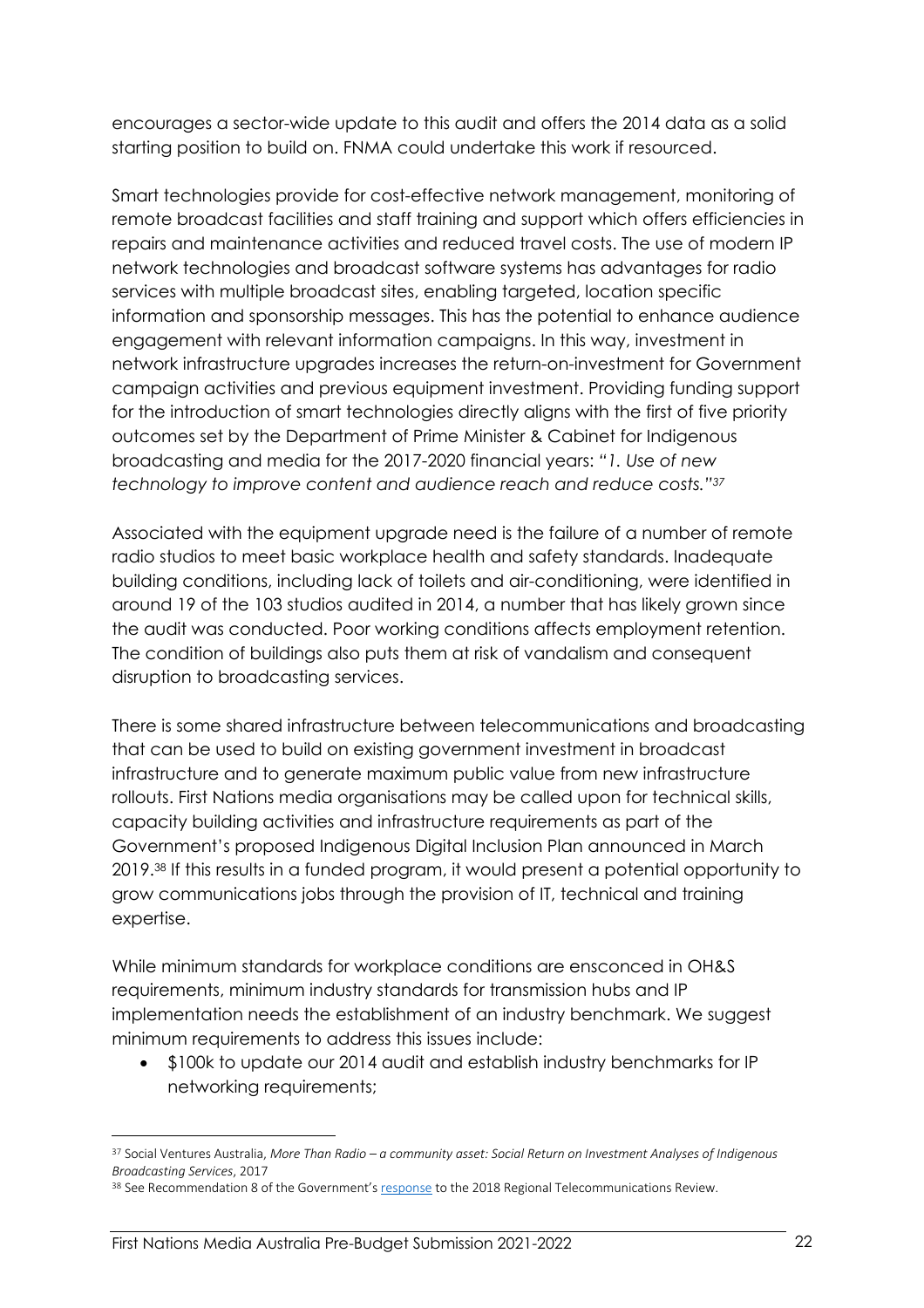- \$600k toward the repair and maintenance of existing infrastructure;
- \$650k toward the upgrade of remote broadcasting studios to meet minimum OH&S requirements; and
- \$650k toward the rollout of smart technologies to increase industry efficiency.

| Total request to address urgent infrastructure upgrades | \$2m |
|---------------------------------------------------------|------|
|                                                         |      |

#### 4. Preserve Culture & Languages

First Nations media organisations contribute to the maintenance of cultural practice, renewal and revival of languages and education every day. In 2021-22, FNMA highlights two areas requiring additional budget support to ensure the work done in this space over the past four decades is not lost, and that it continues into the future.

#### Digital Archiving

Over approximately 40 years the First Nations media industry has amassed archives of nationally significant content which is largely stored on magnetic tape (eg. VCR formats). This tape is now degrading, meaning all collections not digitized by 2025 will be rendered unplayable – an issue requiring urgent action. Stretching from the early 1980s through to the present, the collections provide an unbroken record of language usage, cultural knowledge, traditional skills, community events, family histories and oral histories. Preservation and enhancement of the remote First Nations audiovisual collections is a vital activity for the cultural heritage and wellbeing of local communities and as a contribution to the Indigenous cultural heritage and truth-telling processes for the nation. The collections have a high value for education, cultural identity, language teaching, cultural and linguistic heritage, and for researchers into First Nations media history.

This presents an opportunity for the employment of Aboriginal and Torres Strait Islander people in culturally meaningful roles to as Community Archive Workers, needed to coordinate the extensive and time-consuming work of digitising, cataloguing and managing community access and sharing protocols. A National Plan for Preserving First Nations Audiovisual Collections has been developed by First Nations Media Australia in partnership with the National Film & Sound Archive, AIATSIS and Traditional Custodians. The plan outlines agreed standardised methods and metadata cataloguing for a digitisation process. Over 30 organisations are identified as beneficiaries of the Audiovisual Collections Plan. A First Nations Media Digitisation Facility will be established in Alice Springs this year, with funding support from the Aboriginal Benefit Fund and also in partnership with AIATSIS. However, infrastructure and human resources are required to undertake this urgent work in the three-year timeframe remaining to preserve priority recordings.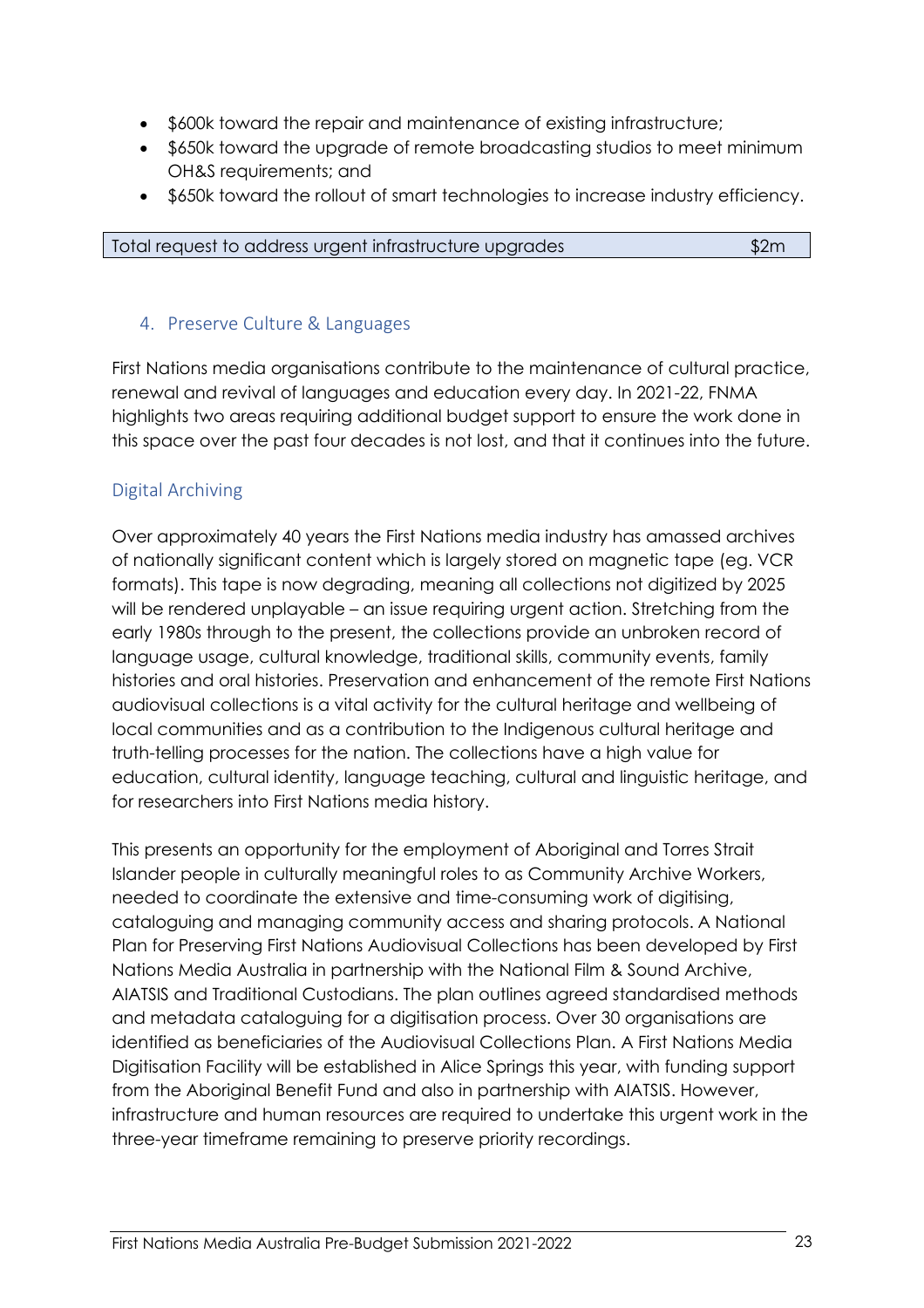The cultural sensitivities relating to these recordings makes sending them to centralised Government agency inappropriate. First Nations communities must retain control of community collections with oversight from Traditional Custodians. Social Ventures Australia noted the trust Indigenous Broadcasting Services have developed within communities makes they well placed to manage "*a cultural archive of national significance."39* On-country archiving work is more cost-effective, enabling local decision-making about access and media handling, and identifying cultural metadata for cataloguing. Localised archiving work is cost-effective, enables local decision-making about access and media handling and identifying cultural metadata for cataloguing, and provides meaningful employment opportunities in remote and regional locations.

Government's worldwide are faced with this same issue. The New Zealand Government is resolving it by supporting Te Mangai Paho to fund a digital archiving projects for \$575,000 annually to travel to different regions and archive magnetic tape materials.40 Our solution to digitisation requirements is similar to the activities currently being carried out to preserve Maori media archives, in that is has an overarching national strategy combined with mobile equipment that can move around communities and digitise content on location, provide training to individuals to maintain and grow collections moving forward and leave collections to be managed by custodians for appropriate community access using open source software management tools. We just need to cover a much larger geographic region that our New Zealand equivalents. We propose identifying 6 collection sites and 3 mobile digitisation suites to digitise sensitive materials on country, moving location on a weekly basis. Each of these locations/mobile suites would provide employment opportunities for Aboriginal & Torres Strait Islander people, as would the ongoing management of community collections. Funding is also required for digital storage equipment.

Due to the finite deadline for digitising content currently stored on magnetic tape, this project requires budget support for three years only. However it is urgent in nature. To save the back-catalogue of recordings collected over the past 40+ years from permanent loss, we require an investment of \$2.5million per annum for 3 years, making a total investment of \$7.5million and preserving an archive of priceless history. This funding would be used toward digitisation equipment, the employment of Community Archive workers and the resourcing of outsourced digitisation services for high-risk material.

Total request for digital archiving \$2.5m per annum for 3 years

<sup>39</sup>Social Ventures Australia, *More Than Radio – a community asset: Social Return on Investment Analyses of Indigenous Broadcasting Services*, 2017

<sup>40</sup> Te Mangai Paho, *Annual Report 2016-17* & *Annual Report 2017-18*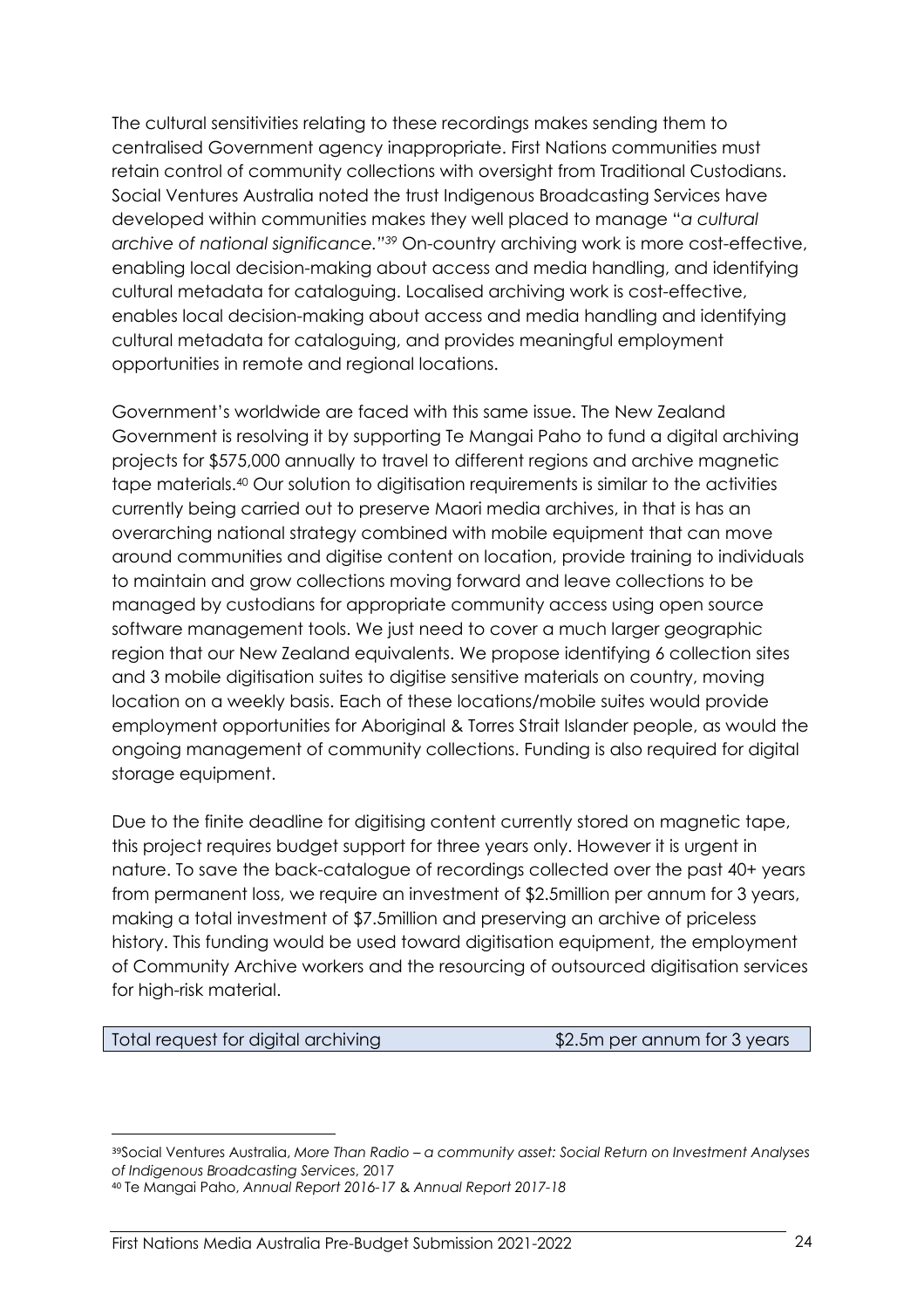# Content Production

First Nations media organisations must serve their communities. In an era where media delivery is both fragmented and convergent, this means being in all the spaces that audiences expect to access content. Radio stations are now expected to be 'more than just radio' by audiences, funders, content-maker and marketing platforms. The era of media convergence has made it easier for First Nations radio stations to produce and deliver content across a range of platforms. Therefore, in addition to providing 24-hour radio services, First Nations radio stations are producing an average weekly total of 30 hours podcast content per week, 209 hours of video content and 51 hours of online only content sector-wide. <sup>41</sup> The production of multiplatform content and social media publishing takes additional time and skills which are not accounted for in the operational funding provided to First Nations media organisations but must be done to meet audience expectations and maintain community relevance.

Content production is vital to the maintenance and preservation of First Nations languages and culture. First Nations produced content also serves to enhance social cohesion, truth-telling, education and understanding of First Nations culture across the wider Australian society. Eighty-one per cent of Indigenous licensed radio stations report regular engagement with marginalised or disadvantaged communities through their program content.42 Social Ventures Australia noted the core business of Indigenous Broadcast Services is to broadcast information, news, interviews, music, community events and stories to large audiences and that content funding allows our services to "*keep culture alive by creating culturally rich environments and by recording, preserving and broadcasting cultural in an appropriate way. IBSs also play a crucial role in increasing community cohesion, building community resilience and supporting people into meaningful employment."43*

Establishing ongoing opportunities for hands-on media production and broadcasting is the best way to address perceptions of Aboriginal and Torres Strait Islander people within the wider community, and build skills and create jobs, while creating a repository of significant multi-media content. Increased funding for content production in the areas of radio documentaries/podcasts, news and current affairs, language and cultural content, dramas, music and so on will build capacity of First Nations media organisations to employ and training local media practitioners to produce, broadcast and archive locally significant stories for the community and where relevant to national and even international audiences.

<sup>41</sup> Survey Matters, Community Broadcasting Sector Programming & Community Development Census, CBAA, June, 2017 42Survey Matters, *Community Broadcasting Sector Programming and Community Development Census,* Community Broadcasting Association of Australia, June 2017

<sup>43</sup> Social Ventures Australia, *More Than Radio – a community asset: Social Return on Investment Analyses of Indigenous Broadcasting Services*, 2017